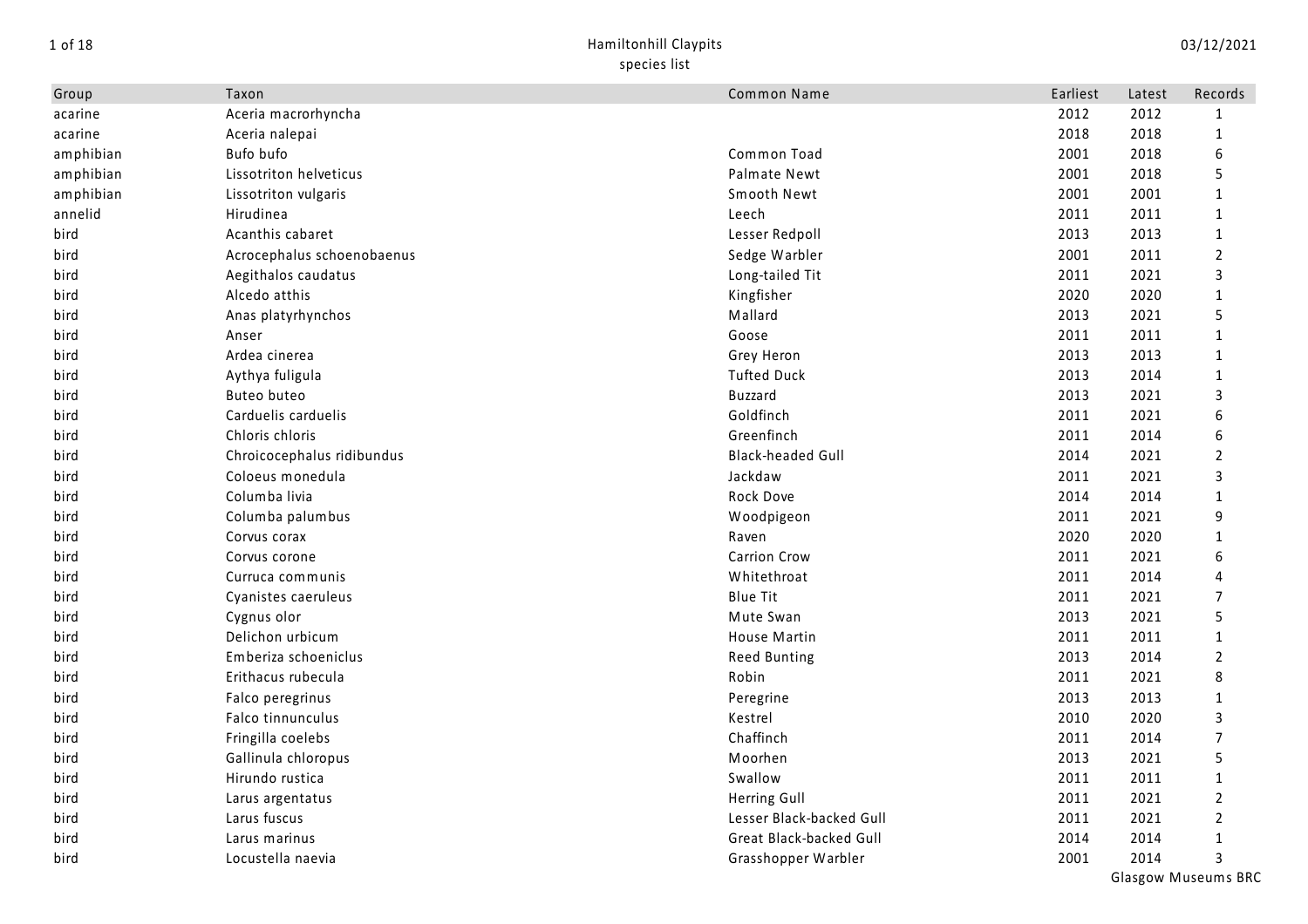| Group      | Taxon                      | Common Name              | Earliest | Latest | Records        |
|------------|----------------------------|--------------------------|----------|--------|----------------|
| bird       | Motacilla alba             | Pied Wagtail             | 2021     | 2021   | $\mathbf{1}$   |
| bird       | Parus major                | Great Tit                | 2012     | 2021   | 6              |
| bird       | Passer domesticus          | House Sparrow            | 2014     | 2014   | $\mathbf{1}$   |
| bird       | Periparus ater             | Coal Tit                 | 2014     | 2014   | $\mathbf{1}$   |
| bird       | Phylloscopus trochilus     | Willow Warbler           | 2001     | 2014   | 6              |
| bird       | Pica pica                  | Magpie                   | 2011     | 2021   | 8              |
| bird       | Prunella modularis         | Dunnock                  | 2011     | 2021   | 6              |
| bird       | Pyrrhula pyrrhula          | Bullfinch                | 2011     | 2021   | $\overline{7}$ |
| bird       | Regulus regulus            | Goldcrest                | 2018     | 2018   | $\mathbf{1}$   |
| bird       | Saxicola rubetra           | Whinchat                 | 2013     | 2013   | $\mathbf{1}$   |
| bird       | Scolopax rusticola         | Woodcock                 | 2021     | 2021   | $\mathbf{1}$   |
| bird       | Sturnus vulgaris           | Starling                 | 2011     | 2013   | 2              |
| bird       | Sylvia atricapilla         | Blackcap                 | 2011     | 2014   | 4              |
| bird       | Sylvia borin               | Garden Warbler           | 2011     | 2011   | $\mathbf{1}$   |
| bird       | Troglodytes troglodytes    | Wren                     | 2011     | 2021   | 8              |
| bird       | Turdus iliacus             | Redwing                  | 2014     | 2021   | $\overline{2}$ |
| bird       | Turdus merula              | Blackbird                | 2011     | 2021   | 8              |
| bird       | Turdus philomelos          | Song Thrush              | 2011     | 2014   | 4              |
| bird       | Turdus viscivorus          | Mistle Thrush            | 2013     | 2013   | $\mathbf{1}$   |
| centipede  | Cryptops hortensis         |                          | 2018     | 2018   | $\mathbf{1}$   |
| centipede  | Lithobius forficatus       |                          | 2012     | 2012   | $\mathbf{1}$   |
| conifer    | Larix decidua              | European Larch           | 2001     | 2001   | $\mathbf{1}$   |
| conifer    | Larix kaempferi            | Japanese Larch           | 2012     | 2012   | $\mathbf{1}$   |
| conifer    | Larix x marschlinsii       | Hybrid Larch             | 2012     | 2012   | $\mathbf{1}$   |
| conifer    | Picea sitchensis           | Sitka Spruce             | 2001     | 2001   | $\mathbf{1}$   |
| conifer    | Pinus sylvestris           | Scots Pine               | 2001     | 2021   | 7              |
| crustacean | Cladocera                  |                          | 2011     | 2011   | $\mathbf{1}$   |
| crustacean | Oniscus asellus            | Common Shiny Woodlouse   | 2012     | 2016   | $\overline{2}$ |
| crustacean | Philoscia muscorum         | Common Striped Woodlouse | 2012     | 2018   | 3              |
| crustacean | Trichoniscus pusillus      | Common Pygmy Woodlouse   | 2012     | 2012   | $\overline{2}$ |
| fern       | Asplenium trichomanes      | Maidenhair Spleenwort    | 2021     | 2021   | $\mathbf{1}$   |
| fern       | Athyrium filix-femina      | Lady-fern                | 2001     | 2021   | 3              |
| fern       | Dryopteris dilatata        | Broad Buckler-fern       | 2001     | 2001   | 3              |
| fern       | Dryopteris filix-mas       | Male-fern                | 2001     | 2021   | 5              |
| fern       | Dryopteris filix-mas agg.  |                          | 2001     | 2013   | 6              |
| fern       | Phyllitis scolopendrium    | Hart's-tongue            | 2021     | 2021   | $\mathbf{1}$   |
| fern       | Pteridium aquilinum        | <b>Bracken</b>           | 2001     | 2021   | 3              |
| flatworm   | Arthurdendyus triangulatus | New Zealand Flatworm     | 2017     | 2017   | $\mathbf{1}$   |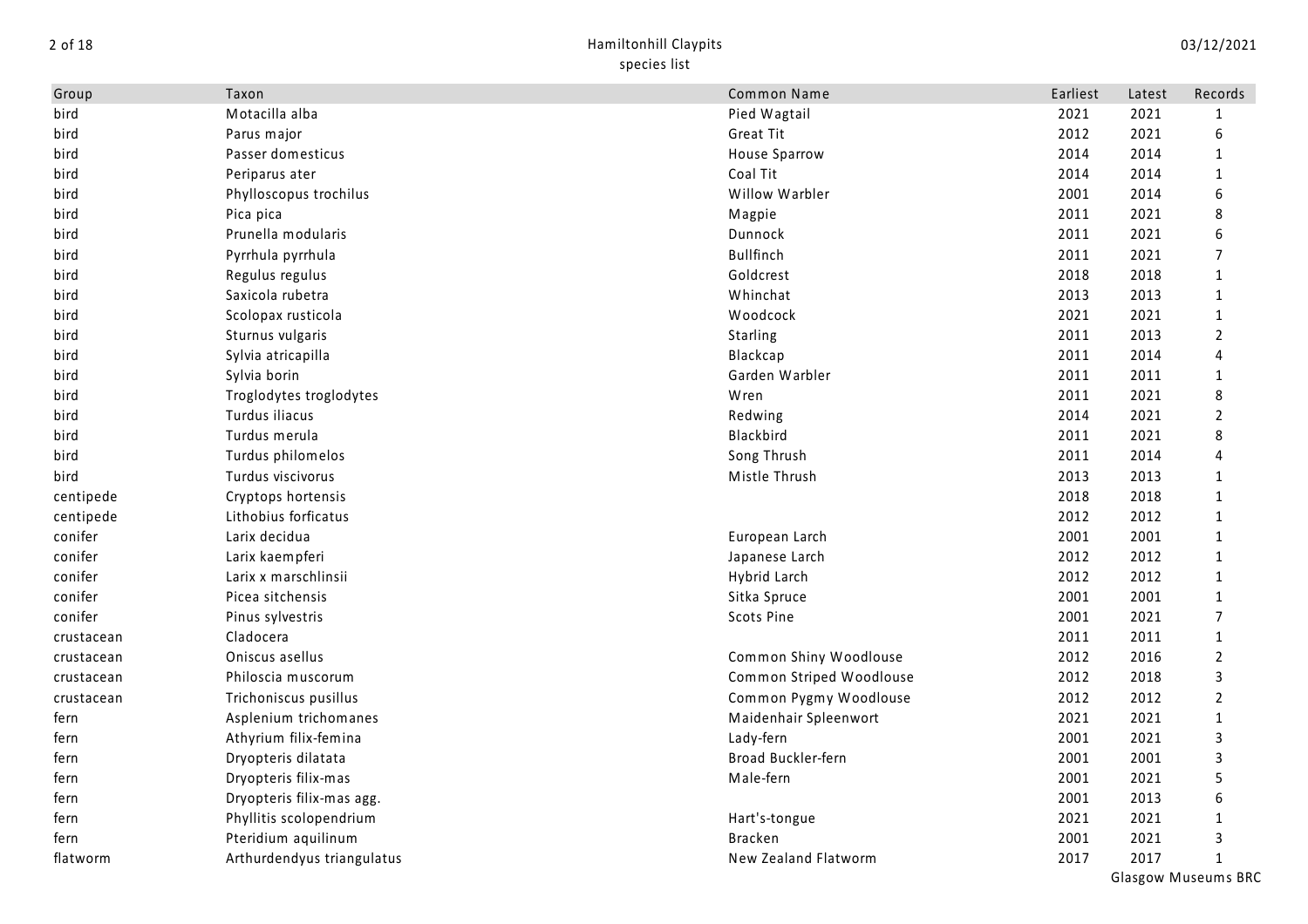| Group           | Taxon                      | Common Name                  | Earliest | Latest | Records        |
|-----------------|----------------------------|------------------------------|----------|--------|----------------|
| flowering plant | Acer platanoides           | Norway Maple                 | 2001     | 2001   | 1              |
| flowering plant | Acer pseudoplatanus        | Sycamore                     | 2001     | 2021   | 5              |
| flowering plant | Achillea millefolium       | Yarrow                       | 2001     | 2013   | $\overline{7}$ |
| flowering plant | Achillea ptarmica          | Sneezewort                   | 2001     | 2021   | 10             |
| flowering plant | Aegopodium podagraria      | Ground-elder                 | 2001     | 2021   | 15             |
| flowering plant | Agrostemma githago         | Corncockle                   | 2021     | 2021   | $\mathbf{1}$   |
| flowering plant | Agrostis canina sensu lato | Agrostis canina              | 2001     | 2001   | 1              |
| flowering plant | Agrostis capillaris        | Common Bent                  | 2001     | 2021   | 9              |
| flowering plant | Agrostis stolonifera       | Creeping Bent                | 2001     | 2021   | 6              |
| flowering plant | Alchemilla glabra          | Smooth Lady's-mantle         | 2012     | 2012   | 1              |
| flowering plant | Alchemilla vulgaris agg.   | Lady's-mantle                | 2001     | 2013   | 2              |
| flowering plant | Alisma plantago-aquatica   | Water-plantain               | 2012     | 2012   | 1              |
| flowering plant | Alliaria petiolata         | Garlic Mustard               | 2021     | 2021   | $\mathbf{1}$   |
| flowering plant | Alnus glutinosa            | Alder                        | 2001     | 2021   | 16             |
| flowering plant | Alnus incana               | Grey Alder                   | 2001     | 2001   | $\overline{2}$ |
| flowering plant | Alopecurus geniculatus     | Marsh Foxtail                | 2012     | 2021   | $\overline{2}$ |
| flowering plant | Alopecurus pratensis       | Meadow Foxtail               | 2001     | 2013   | $\overline{2}$ |
| flowering plant | Angelica sylvestris        | Wild Angelica                | 2001     | 2021   | 5              |
| flowering plant | Anthoxanthum odoratum      | Sweet Vernal-grass           | 2001     | 2013   | 3              |
| flowering plant | Anthriscus sylvestris      | Cow Parsley                  | 2001     | 2013   | 5              |
| flowering plant | Anthyllis vulneraria       | Kidney Vetch                 | 2001     | 2021   | $\overline{2}$ |
| flowering plant | Apium nodiflorum           | Fool's-water-cress           | 2021     | 2021   | 1              |
| flowering plant | Arabidopsis thaliana       | <b>Thale Cress</b>           | 2021     | 2021   | 1              |
| flowering plant | Arctium minus              | Lesser Burdock               | 2001     | 2012   | $\overline{2}$ |
| flowering plant | Arrhenatherum elatius      | False Oat-grass              | 2001     | 2021   | 21             |
| flowering plant | Artemisia vulgaris         | Mugwort                      | 2001     | 2021   | 12             |
| flowering plant | Aster                      | Michaelmas-Daisy             | 2001     | 2001   | 8              |
| flowering plant | Atriplex prostrata         | Spear-leaved Orache          | 2021     | 2021   | 1              |
| flowering plant | Avena sativa               | Oat                          | 2021     | 2021   | 1              |
| flowering plant | Barbarea intermedia        | Medium-flowered Winter-cress | 2021     | 2021   | 1              |
| flowering plant | Barbarea vulgaris          | Winter-cress                 | 2012     | 2012   | $\overline{2}$ |
| flowering plant | Bellis perennis            | Daisy                        | 2001     | 2013   | 9              |
| flowering plant | Berberis julianae          | Chinese Barberry             | 2012     | 2012   | 1              |
| flowering plant | Berula erecta              | Lesser Water-parsnip         | 2001     | 2001   | $\mathbf{1}$   |
| flowering plant | Betula pendula             | Silver Birch                 | 2001     | 2013   | 14             |
| flowering plant | Betula pubescens           | Downy Birch                  | 2001     | 2001   | $\mathbf{1}$   |
| flowering plant | Brassica napus             | Rape                         | 2001     | 2001   | $\overline{2}$ |
| flowering plant | Brassica nigra             | <b>Black Mustard</b>         | 2001     | 2001   | $\overline{2}$ |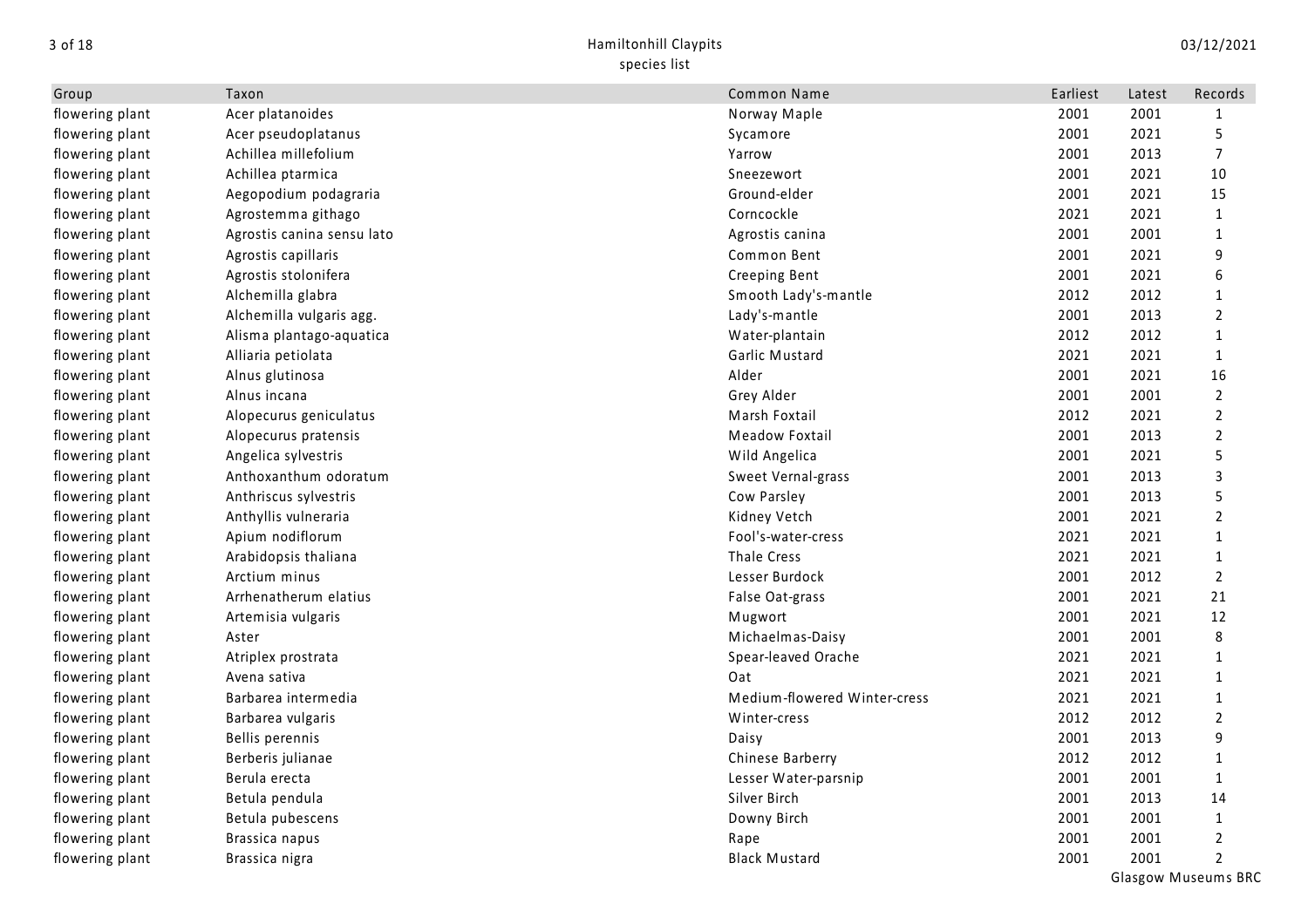| Group           | Taxon                                        | Common Name           | Earliest | Latest | Records        |
|-----------------|----------------------------------------------|-----------------------|----------|--------|----------------|
| flowering plant | Brassica rapa                                | Turnip                | 2021     | 2021   | $\mathbf{1}$   |
| flowering plant | Bromus hordeaceus                            | Soft-brome            | 2001     | 2001   | 3              |
| flowering plant | Buddleja davidii                             | Butterfly-bush        | 2011     | 2021   | 4              |
| flowering plant | <b>Buxus</b>                                 |                       | 2001     | 2001   | $\overline{2}$ |
| flowering plant | Calystegia sepium                            | Hedge Bindweed        | 2001     | 2021   | 6              |
| flowering plant | Calystegia silvatica                         | Large Bindweed        | 2021     | 2021   | $\mathbf{1}$   |
| flowering plant | Capsella bursa-pastoris                      | Shepherd's-purse      | 2001     | 2021   | 2              |
| flowering plant | Cardamine flexuosa                           | Wavy Bitter-cress     | 2001     | 2013   | 3              |
| flowering plant | Carex flacca                                 | Glaucous Sedge        | 2021     | 2021   | 1              |
| flowering plant | Carex hirta                                  | Hairy Sedge           | 2001     | 2021   | 6              |
| flowering plant | Carex leporina                               | Oval Sedge            | 2001     | 2021   | 7              |
| flowering plant | Carex nigra                                  | Common Sedge          | 2001     | 2013   | 4              |
| flowering plant | Carex otrubae                                | False Fox-sedge       | 2001     | 2021   | 4              |
| flowering plant | Carex panicea                                | Carnation Sedge       | 2012     | 2012   | $\mathbf{1}$   |
| flowering plant | Carex pendula                                | Pendulous Sedge       | 2021     | 2021   | $\mathbf{1}$   |
| flowering plant | Carex rostrata                               | <b>Bottle Sedge</b>   | 2001     | 2021   | $\overline{2}$ |
| flowering plant | Centaurea cyanus                             | Cornflower            | 2021     | 2021   | $\mathbf{1}$   |
| flowering plant | Centaurea nigra sens. lat. (=nigra/debauxii) | Common Knapweed       | 2001     | 2013   | 20             |
| flowering plant | Centaurea nigra sensu stricto                | Centaurea nigra       | 2021     | 2021   | $\mathbf{1}$   |
| flowering plant | Cerastium fontanum                           | Common Mouse-ear      | 2001     | 2021   | 11             |
| flowering plant | Cerastium glomeratum                         | Sticky Mouse-ear      | 2021     | 2021   | $\mathbf{1}$   |
| flowering plant | Cerastium tomentosum                         | Snow-in-summer        | 2001     | 2013   | 5              |
| flowering plant | Chamerion angustifolium                      | Rosebay Willowherb    | 2001     | 2021   | 21             |
| flowering plant | Chenopodium album agg.                       |                       | 2021     | 2021   | $\mathbf{1}$   |
| flowering plant | Cirsium arvense                              | Creeping Thistle      | 2001     | 2021   | 26             |
| flowering plant | Cirsium vulgare                              | Spear Thistle         | 2001     | 2021   | 5              |
| flowering plant | Convolvulus arvensis                         | Field Bindweed        | 2012     | 2021   | $\overline{2}$ |
| flowering plant | Conyza canadensis                            | Canadian Fleabane     | 2021     | 2021   | $\mathbf{1}$   |
| flowering plant | Cornus sanguinea                             | Dogwood               | 2001     | 2013   | 3              |
| flowering plant | Corylus avellana                             | Hazel                 | 2001     | 2013   | 4              |
| flowering plant | Crataegus monogyna                           | Hawthorn              | 2001     | 2021   | 22             |
| flowering plant | Crocosmia paniculata                         | Aunt-Eliza            | 2012     | 2012   | $\mathbf{1}$   |
| flowering plant | Cynosurus cristatus                          | Crested Dog's-tail    | 2001     | 2021   | 15             |
| flowering plant | Cytisus scoparius                            | <b>Broom</b>          | 2001     | 2021   | 13             |
| flowering plant | Dactylis glomerata                           | Cock's-foot           | 2001     | 2021   | 16             |
| flowering plant | Dactylorhiza fuchsii                         | Common Spotted-orchid | 2001     | 2013   | 5              |
| flowering plant | Dactylorhiza purpurella                      | Northern Marsh-orchid | 2001     | 2001   | $\overline{2}$ |
| flowering plant | Daucus carota                                | Wild Carrot           | 2021     | 2021   | $\mathbf{1}$   |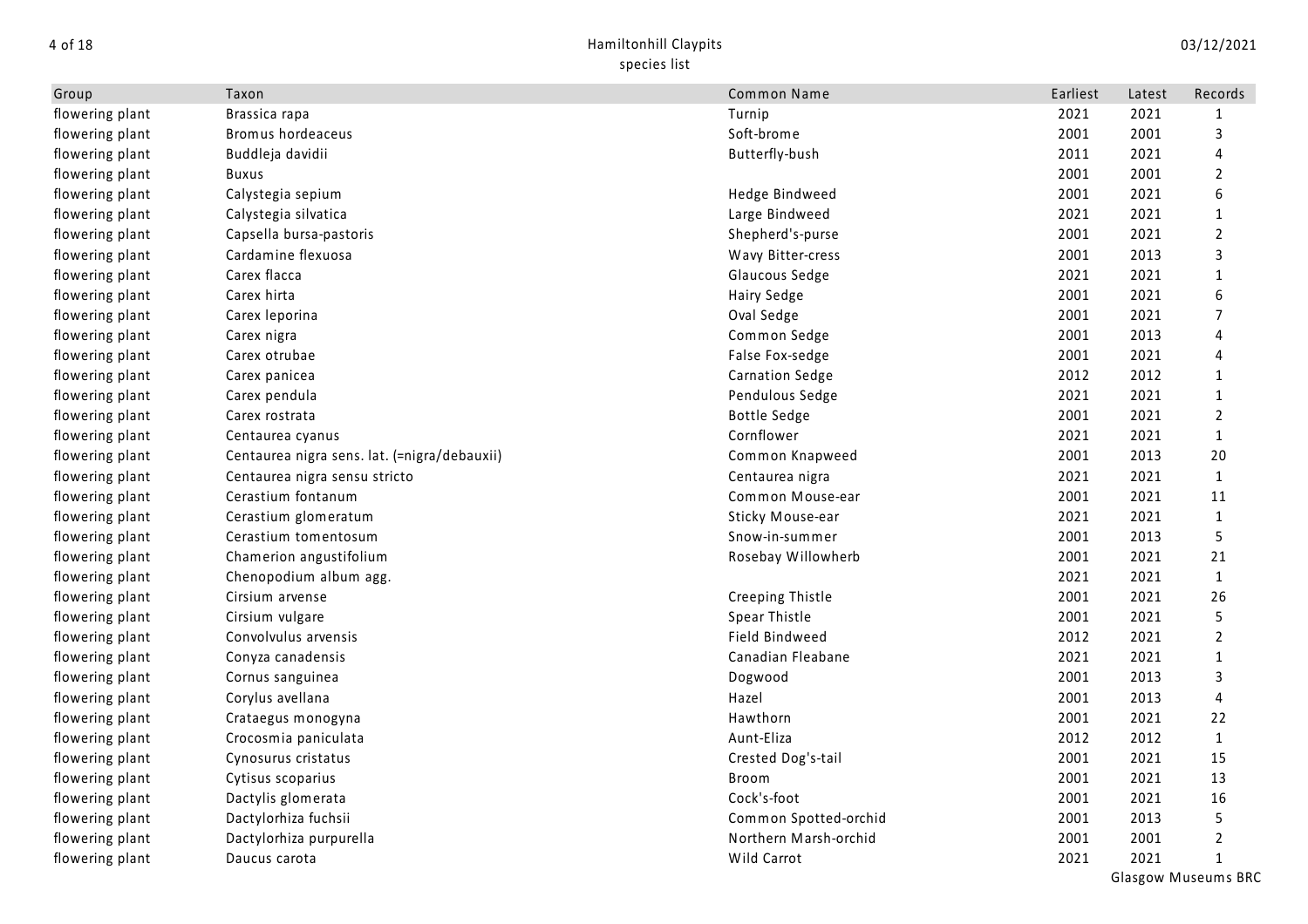| Group           | Taxon                                        | Common Name              | Earliest | Latest | Records        |
|-----------------|----------------------------------------------|--------------------------|----------|--------|----------------|
| flowering plant | Deschampsia cespitosa                        | <b>Tufted Hair-grass</b> | 2001     | 2021   | 7              |
| flowering plant | Deschampsia flexuosa                         | Wavy Hair-grass          | 2001     | 2013   | 3              |
| flowering plant | Digitalis purpurea                           | Foxglove                 | 2001     | 2021   | 7              |
| flowering plant | Dipsacus fullonum                            | Wild Teasel              | 2010     | 2013   | 5              |
| flowering plant | Dipsacus fullonum sensu lato                 | Dipsacus fullonum        | 2001     | 2001   | $\mathbf{1}$   |
| flowering plant | Echinochloa crus-galli                       | Cockspur                 | 2021     | 2021   | 1              |
| flowering plant | Eleocharis palustris                         | Common Spike-rush        | 2001     | 2013   | 3              |
| flowering plant | Elodea nuttallii                             | Nuttall's Waterweed      | 2021     | 2021   | 1              |
| flowering plant | Elytrigia repens                             | Common Couch             | 2001     | 2021   | 4              |
| flowering plant | Elytrigia repens subsp. repens var. aristata |                          | 2021     | 2021   | 1              |
| flowering plant | Epilobium ciliatum                           | American Willowherb      | 2001     | 2021   | $\overline{2}$ |
| flowering plant | Epilobium hirsutum                           | Great Willowherb         | 2001     | 2021   | 16             |
| flowering plant | Epilobium montanum                           | Broad-leaved Willowherb  | 2001     | 2021   | 14             |
| flowering plant | Epilobium obscurum                           | Short-fruited Willowherb | 2021     | 2021   | $\mathbf{1}$   |
| flowering plant | Epilobium palustre                           | Marsh Willowherb         | 2001     | 2011   | $\overline{2}$ |
| flowering plant | Epilobium parviflorum                        | Hoary Willowherb         | 2021     | 2021   | $\mathbf{1}$   |
| flowering plant | Epipactis helleborine                        | Broad-leaved Helleborine | 2001     | 2021   | 6              |
| flowering plant | Eupatorium cannabinum                        | Hemp-agrimony            | 2021     | 2021   | $\mathbf{1}$   |
| flowering plant | Euphorbia helioscopia                        | Sun Spurge               | 2021     | 2021   | $\mathbf{1}$   |
| flowering plant | Euphorbia peplus                             | Petty Spurge             | 2021     | 2021   | 1              |
| flowering plant | Euphrasia                                    | Eyebright                | 2021     | 2021   | $\mathbf{1}$   |
| flowering plant | Fagus sylvatica                              | Beech                    | 2021     | 2021   | $\mathbf{1}$   |
| flowering plant | Fallopia convolvulus                         | Black-bindweed           | 2021     | 2021   | $\mathbf{1}$   |
| flowering plant | Fallopia japonica                            | Japanese Knotweed        | 2001     | 2021   | 12             |
| flowering plant | Festuca gigantea                             | Giant Fescue             | 2013     | 2013   | $\mathbf{1}$   |
| flowering plant | Festuca pratensis                            | Meadow Fescue            | 2001     | 2013   | $\mathsf{3}$   |
| flowering plant | Festuca rubra                                | <b>Red Fescue</b>        | 2001     | 2013   | 22             |
| flowering plant | Filipendula ulmaria                          | Meadowsweet              | 2001     | 2021   | 8              |
| flowering plant | Fraxinus excelsior                           | Ash                      | 2001     | 2021   | 12             |
| flowering plant | Fumaria officinalis                          | Common Fumitory          | 2021     | 2021   | $\mathbf{1}$   |
| flowering plant | Galeopsis bifida                             | Bifid Hemp-nettle        | 2021     | 2021   | 1              |
| flowering plant | Galeopsis tetrahit agg. sensu lato           | Common Hemp-Nettle agg.  | 2001     | 2021   | 6              |
| flowering plant | Galinsoga quadriradiata                      | <b>Shaggy Soldier</b>    | 2021     | 2021   | 1              |
| flowering plant | Galium aparine                               | Cleavers                 | 2001     | 2021   | 14             |
| flowering plant | Galium mollugo                               | Hedge Bedstraw           | 2001     | 2021   | 5              |
| flowering plant | Galium odoratum                              | Woodruff                 | 2011     | 2011   | $\mathbf{1}$   |
| flowering plant | Galium verum                                 | Lady's Bedstraw          | 2001     | 2013   | $\overline{2}$ |
| flowering plant | Geranium dissectum                           | Cut-leaved Crane's-bill  | 2001     | 2017   | $\overline{2}$ |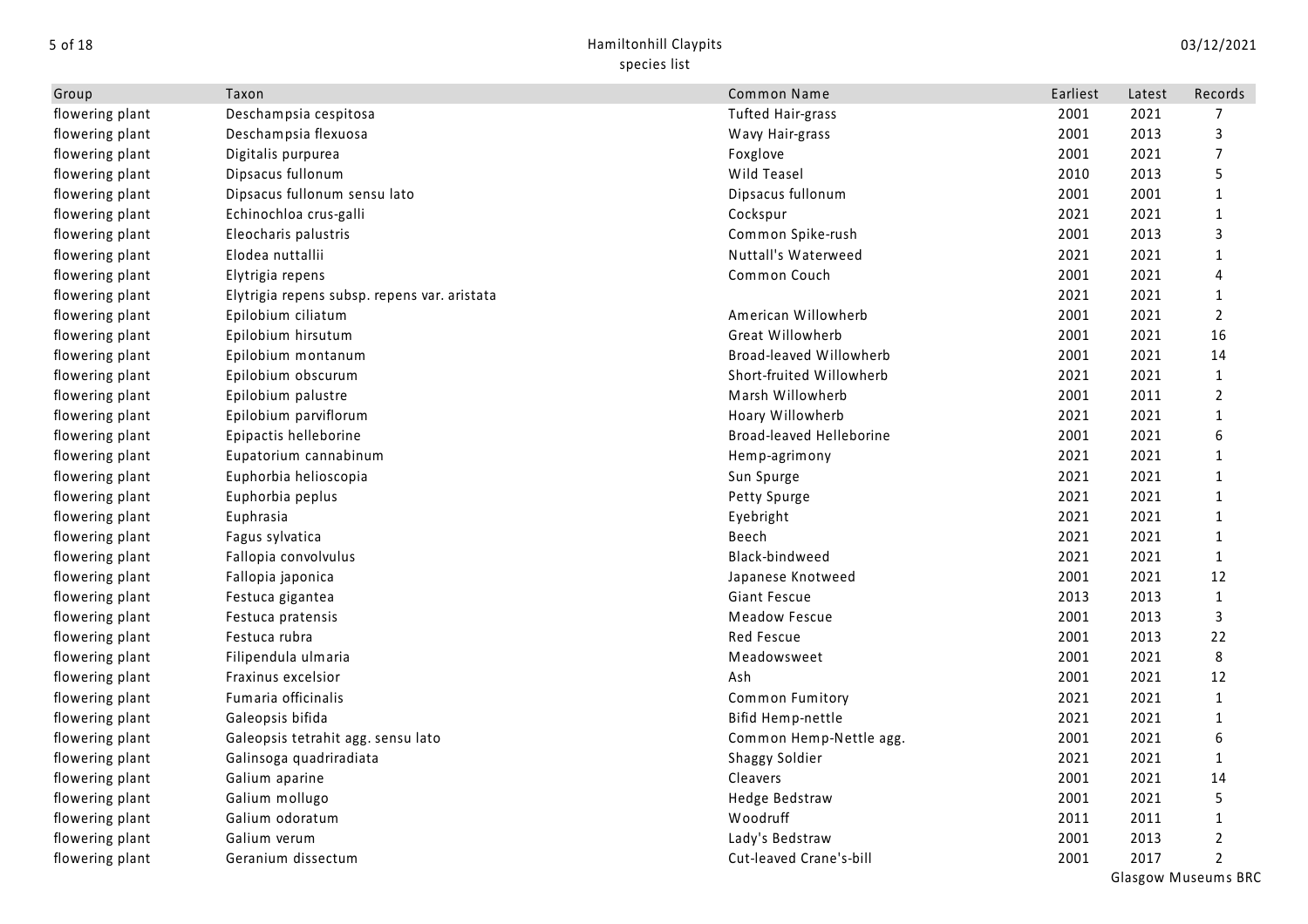| Group           | Taxon                           | Common Name                   | Earliest | Latest | Records        |
|-----------------|---------------------------------|-------------------------------|----------|--------|----------------|
| flowering plant | Geranium pyrenaicum             | Hedgerow Crane's-bill         | 2001     | 2001   | 1              |
| flowering plant | Geranium robertianum            | Herb-Robert                   | 2011     | 2011   | 1              |
| flowering plant | Geum urbanum                    | Wood Avens                    | 2021     | 2021   | 1              |
| flowering plant | Glyceria declinata              | Small Sweet-grass             | 2021     | 2021   | $\mathbf{1}$   |
| flowering plant | Glyceria fluitans               | <b>Floating Sweet-grass</b>   | 2021     | 2021   | $\mathbf{1}$   |
| flowering plant | Glyceria maxima                 | Reed Sweet-grass              | 2001     | 2021   | 8              |
| flowering plant | Gnaphalium uliginosum           | Marsh Cudweed                 | 2021     | 2021   | 1              |
| flowering plant | Hedera helix                    | Ivy                           | 2001     | 2013   | 3              |
| flowering plant | Helianthus annuus               | Sunflower                     | 2021     | 2021   | 1              |
| flowering plant | Heracleum sphondylium           | Hogweed                       | 2001     | 2021   | 20             |
| flowering plant | Hesperis matronalis             | Dame's-violet                 | 2001     | 2021   | 10             |
| flowering plant | Hieracium                       | Hawkweed                      | 2001     | 2021   | 7              |
| flowering plant | Hippuris vulgaris               | Mare's-tail                   | 2001     | 2013   | 3              |
| flowering plant | Holcus lanatus                  | Yorkshire-fog                 | 2001     | 2021   | 26             |
| flowering plant | Holcus mollis                   | Creeping Soft-grass           | 2001     | 2021   | $\overline{3}$ |
| flowering plant | Hordeum distichon               | Two-rowed Barley              | 2021     | 2021   | $\mathbf{1}$   |
| flowering plant | Hyacinthoides non-scripta       | Bluebell                      | 2011     | 2011   | 1              |
| flowering plant | Hydrocharis morsus-ranae        | Frogbit                       | 2021     | 2021   | 1              |
| flowering plant | Hypericum tetrapterum           | Square-stalked St John's-wort | 2001     | 2001   | $\mathbf{1}$   |
| flowering plant | Hypochaeris radicata            | Cat's-ear                     | 2001     | 2021   | 13             |
| flowering plant | Ilex aquifolium                 | Holly                         | 2001     | 2021   | $\overline{4}$ |
| flowering plant | Impatiens glandulifera          | Himalayan Balsam              | 2021     | 2021   | 1              |
| flowering plant | Iris pseudacorus                | Yellow Iris                   | 2001     | 2021   | 5              |
| flowering plant | Jacobaea aquatica               | Marsh Ragwort                 | 2001     | 2001   | $\mathbf{1}$   |
| flowering plant | Jacobaea vulgaris               | Common Ragwort                | 2001     | 2021   | 12             |
| flowering plant | Juncus articulatus              | Jointed Rush                  | 2001     | 2021   | 3              |
| flowering plant | Juncus bufonius                 | <b>Toad Rush</b>              | 2001     | 2001   | $\mathbf{1}$   |
| flowering plant | Juncus bufonius agg. sensu lato | Toad Rush agg.                | 2021     | 2021   | $\mathbf{1}$   |
| flowering plant | Juncus conglomeratus            | Compact Rush                  | 2001     | 2013   | 5              |
| flowering plant | Juncus effusus                  | Soft-rush                     | 2001     | 2021   | 7              |
| flowering plant | Juncus inflexus                 | Hard Rush                     | 2001     | 2013   | 3              |
| flowering plant | Juncus tenuis                   | Slender Rush                  | 2001     | 2021   | $\overline{2}$ |
| flowering plant | Lactuca serriola                | Prickly Lettuce               | 2021     | 2021   | $\mathbf{1}$   |
| flowering plant | Lamium hybridum                 | Cut-leaved Dead-nettle        | 2021     | 2021   | 1              |
| flowering plant | Lamium purpureum                | Red Dead-nettle               | 2021     | 2021   | 1              |
| flowering plant | Lapsana communis                | Nipplewort                    | 2001     | 2021   | 5              |
| flowering plant | Lathyrus pratensis              | <b>Meadow Vetchling</b>       | 2001     | 2021   | 12             |
| flowering plant | Lemna minor                     | Common Duckweed               | 2001     | 2013   | $\overline{2}$ |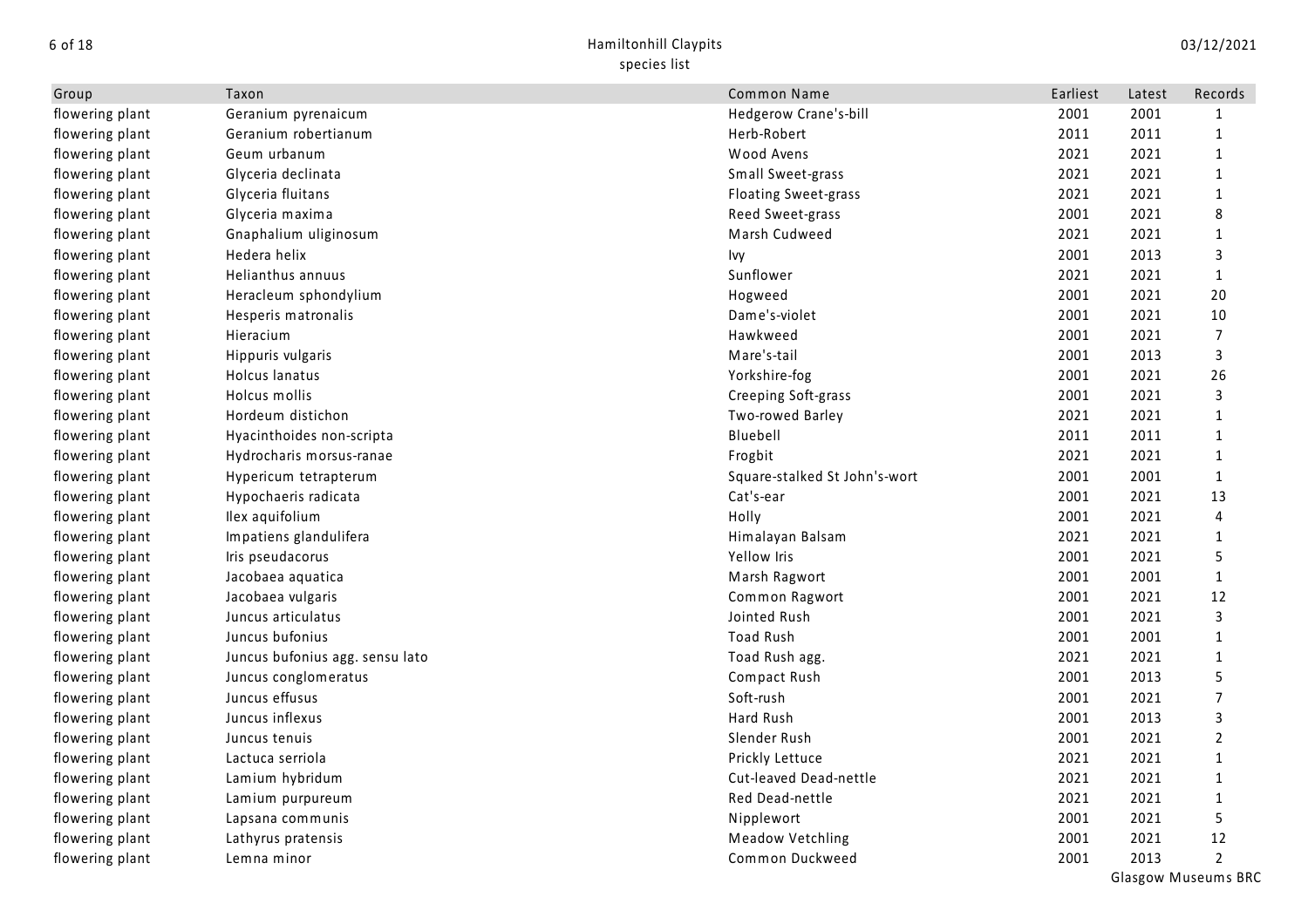| Group           | Taxon                                            | Common Name                 | Earliest | Latest | Records        |
|-----------------|--------------------------------------------------|-----------------------------|----------|--------|----------------|
| flowering plant | Lepidium didymum                                 | Lesser Swine-cress          | 2021     | 2021   | 1              |
| flowering plant | Leucanthemum vulgare                             | Oxeye Daisy                 | 2001     | 2021   | 10             |
| flowering plant | Ligustrum ovalifolium                            | Garden Privet               | 2021     | 2021   | $\mathbf{1}$   |
| flowering plant | Linaria vulgaris                                 | Common Toadflax             | 2001     | 2021   | $\overline{2}$ |
| flowering plant | Lolium multiflorum                               | Italian Rye-grass           | 2021     | 2021   | $\mathbf{1}$   |
| flowering plant | Lolium perenne                                   | Perennial Rye-grass         | 2001     | 2021   | 13             |
| flowering plant | Lotus corniculatus                               | Common Bird's-foot-trefoil  | 2013     | 2013   | $\mathbf{1}$   |
| flowering plant | Lotus pedunculatus                               | Greater Bird's-foot-trefoil | 2021     | 2021   | $\mathbf{1}$   |
| flowering plant | Lupinus nootkatensis                             | Nootka Lupin                | 2001     | 2001   | 1              |
| flowering plant | Lupinus polyphyllus                              | Garden Lupin                | 2013     | 2021   | 3              |
| flowering plant | Luzula campestris                                | Field Wood-rush             | 2001     | 2013   | 4              |
| flowering plant | Luzula multiflora                                | Heath Wood-rush             | 2001     | 2013   | 3              |
| flowering plant | Lycopus europaeus                                | Gypsywort                   | 2001     | 2021   | $\overline{2}$ |
| flowering plant | Lysimachia punctata                              | Dotted Loosestrife          | 2021     | 2021   | $\mathbf{1}$   |
| flowering plant | Lysimachia thyrsiflora                           | Tufted Loosestrife          | 2001     | 2001   | 1              |
| flowering plant | Lythrum salicaria                                | Purple-loosestrife          | 2021     | 2021   | $\mathbf{1}$   |
| flowering plant | Malva moschata                                   | Musk-mallow                 | 2001     | 2012   | $\overline{2}$ |
| flowering plant | Matricaria discoidea                             | Pineappleweed               | 2021     | 2021   | 1              |
| flowering plant | Medicago lupulina                                | <b>Black Medick</b>         | 2001     | 2021   | 5              |
| flowering plant | Melilotus albus                                  | White Melilot               | 2021     | 2021   | $\mathbf{1}$   |
| flowering plant | Melilotus altissimus                             | Tall Melilot                | 2021     | 2021   | $\mathbf{1}$   |
| flowering plant | Melilotus officinalis                            | Ribbed Melilot              | 2011     | 2011   | $\mathbf{1}$   |
| flowering plant | Mentha aquatica                                  | <b>Water Mint</b>           | 2001     | 2021   | 2              |
| flowering plant | Mentha spicata                                   | Spear Mint                  | 2001     | 2013   | 3              |
| flowering plant | Mentha x villosa                                 | Apple-mint                  | 2021     | 2021   | 1              |
| flowering plant | Myosotis arvensis                                | Field Forget-me-not         | 2001     | 2021   | 3              |
| flowering plant | Myosotis discolor                                | Changing Forget-me-not      | 2001     | 2001   | $\overline{2}$ |
| flowering plant | Myosotis scorpioides                             | Water Forget-me-not         | 2021     | 2021   | $\mathbf{1}$   |
| flowering plant | Narcissus pseudonarcissus subsp. pseudonarcissus | Daffodil                    | 2001     | 2001   | $\mathbf{1}$   |
| flowering plant | Odontites vernus                                 | Red Bartsia                 | 2012     | 2021   | $\overline{2}$ |
| flowering plant | Oenanthe crocata                                 | Hemlock Water-dropwort      | 2001     | 2018   | 5              |
| flowering plant | Origanum vulgare                                 | Wild Marjoram               | 2021     | 2021   | 1              |
| flowering plant | Papaver dubium                                   | Long Smooth-headed Poppy    | 2021     | 2021   | 1              |
| flowering plant | Papaver rhoeas                                   | Common Poppy                | 2021     | 2021   | $\mathbf{1}$   |
| flowering plant | Papaver somniferum                               | Opium Poppy                 | 2018     | 2021   | 2              |
| flowering plant | Persicaria maculosa                              | Redshank                    | 2012     | 2021   | 2              |
| flowering plant | Petasites albus                                  | White Butterbur             | 2001     | 2001   | 1              |
| flowering plant | Petasites hybridus                               | <b>Butterbur</b>            | 2011     | 2011   | 1              |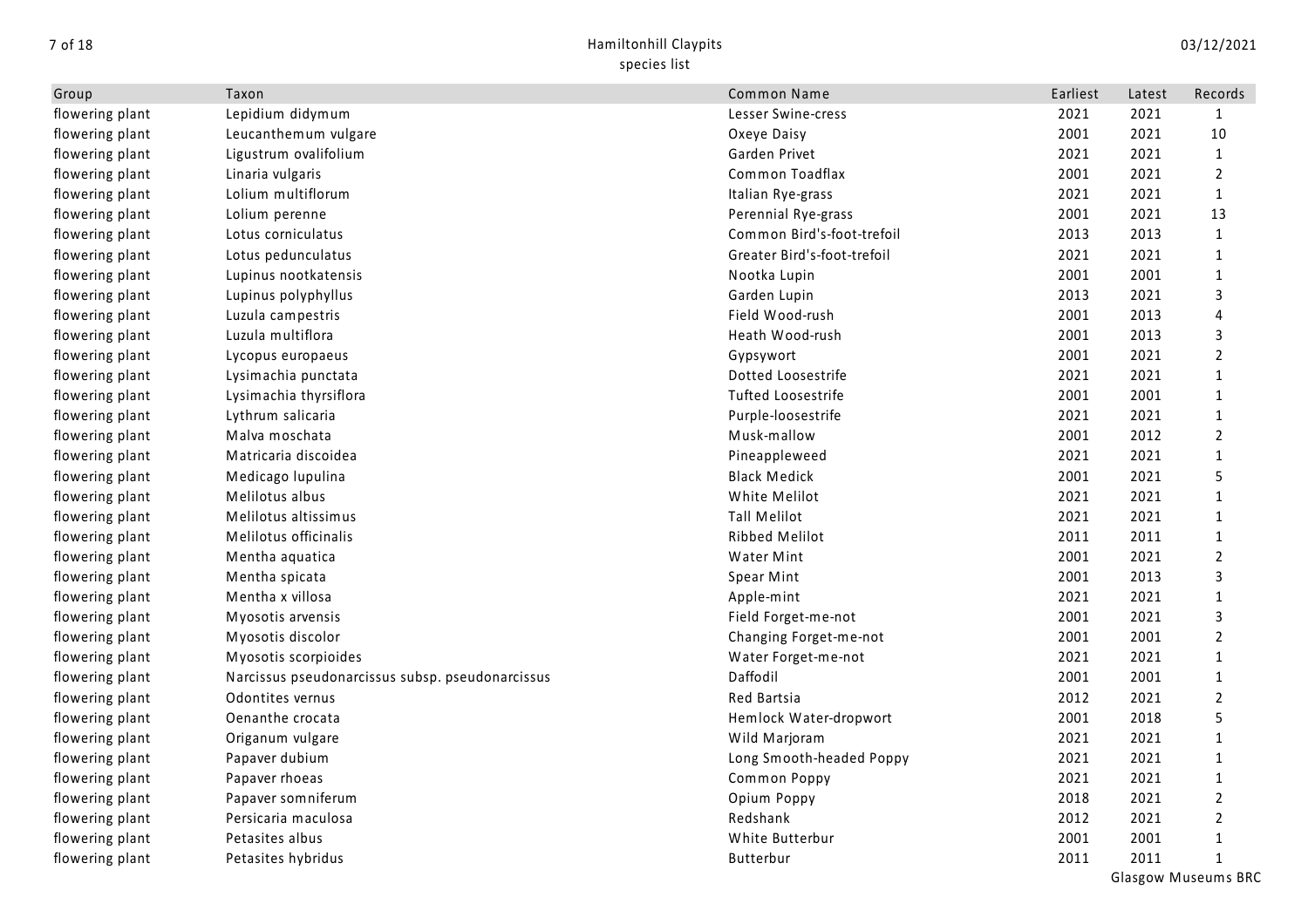| Group           | Taxon                 | Common Name                  | Earliest | Latest | Records        |
|-----------------|-----------------------|------------------------------|----------|--------|----------------|
| flowering plant | Phalaris arundinacea  | Reed Canary-grass            | 2001     | 2021   | 9              |
| flowering plant | Phleum pratense       | Timothy                      | 2001     | 2021   | 9              |
| flowering plant | Pilosella aurantiaca  | Fox-and-cubs                 | 2001     | 2012   | $\overline{2}$ |
| flowering plant | Pilosella officinarum | Mouse-ear-hawkweed           | 2001     | 2021   | $\overline{7}$ |
| flowering plant | Plantago lanceolata   | Ribwort Plantain             | 2001     | 2021   | 24             |
| flowering plant | Plantago major        | Greater Plantain             | 2001     | 2021   | 11             |
| flowering plant | Poa annua             | Annual Meadow-grass          | 2001     | 2021   | 8              |
| flowering plant | Poa pratensis         | Smooth Meadow-grass          | 2001     | 2013   | 7              |
| flowering plant | Poa trivialis         | Rough Meadow-grass           | 2001     | 2021   | 22             |
| flowering plant | Polygonum aviculare   | Knotgrass                    | 2012     | 2021   | $\overline{2}$ |
| flowering plant | Populus alba          | White Poplar                 | 2001     | 2021   | $\overline{2}$ |
| flowering plant | Populus nigra         | Black-poplar                 | 2013     | 2013   | 3              |
| flowering plant | Potentilla anserina   | Silverweed                   | 2001     | 2021   | 4              |
| flowering plant | Potentilla erecta     | Tormentil                    | 2012     | 2012   | 1              |
| flowering plant | Prunella vulgaris     | Selfheal                     | 2001     | 2021   | $\overline{4}$ |
| flowering plant | Prunus avium          | Wild Cherry                  | 2012     | 2021   | 12             |
| flowering plant | Prunus spinosa        | Blackthorn                   | 2012     | 2021   | 3              |
| flowering plant | Pulmonaria            |                              | 2001     | 2001   | $\mathbf{1}$   |
| flowering plant | Quercus petraea       | Sessile Oak                  | 2001     | 2013   | 6              |
| flowering plant | Quercus robur         | Pedunculate Oak              | 2001     | 2001   | 1              |
| flowering plant | Ranunculus acris      | Meadow Buttercup             | 2001     | 2021   | 12             |
| flowering plant | Ranunculus repens     | Creeping Buttercup           | 2001     | 2021   | 22             |
| flowering plant | Ranunculus sceleratus | Celery-leaved Buttercup      | 2001     | 2021   | 3              |
| flowering plant | Reseda luteola        | Weld                         | 2001     | 2021   | 3              |
| flowering plant | Ribes                 | Currant                      | 2001     | 2001   | 1              |
| flowering plant | Rorippa sylvestris    | <b>Creeping Yellow-cress</b> | 2001     | 2001   | $\mathbf{1}$   |
| flowering plant | Rosa canina agg.      |                              | 2001     | 2021   | 13             |
| flowering plant | Rosa sherardii        | Sherard's Downy-rose         | 2021     | 2021   | $\mathbf{1}$   |
| flowering plant | Rubus armeniacus      | Giant Blackberry             | 2021     | 2021   | $\mathbf{1}$   |
| flowering plant | Rubus cockburnianus   | White-stemmed Bramble        | 2021     | 2021   | $\mathbf{1}$   |
| flowering plant | Rubus fruticosus agg. | <b>Bramble</b>               | 2001     | 2021   | 24             |
| flowering plant | Rubus idaeus          | Raspberry                    | 2001     | 2021   | 5              |
| flowering plant | Rumex acetosa         | Common Sorrel                | 2001     | 2013   | 6              |
| flowering plant | Rumex acetosella      | Sheep's Sorrel               | 2001     | 2021   | $\overline{7}$ |
| flowering plant | Rumex conglomeratus   | <b>Clustered Dock</b>        | 2021     | 2021   | $\mathbf{1}$   |
| flowering plant | Rumex crispus         | <b>Curled Dock</b>           | 2001     | 2021   | 8              |
| flowering plant | Rumex obtusifolius    | <b>Broad-leaved Dock</b>     | 2001     | 2021   | 20             |
| flowering plant | Sagina procumbens     | Procumbent Pearlwort         | 2021     | 2021   | $\mathbf{1}$   |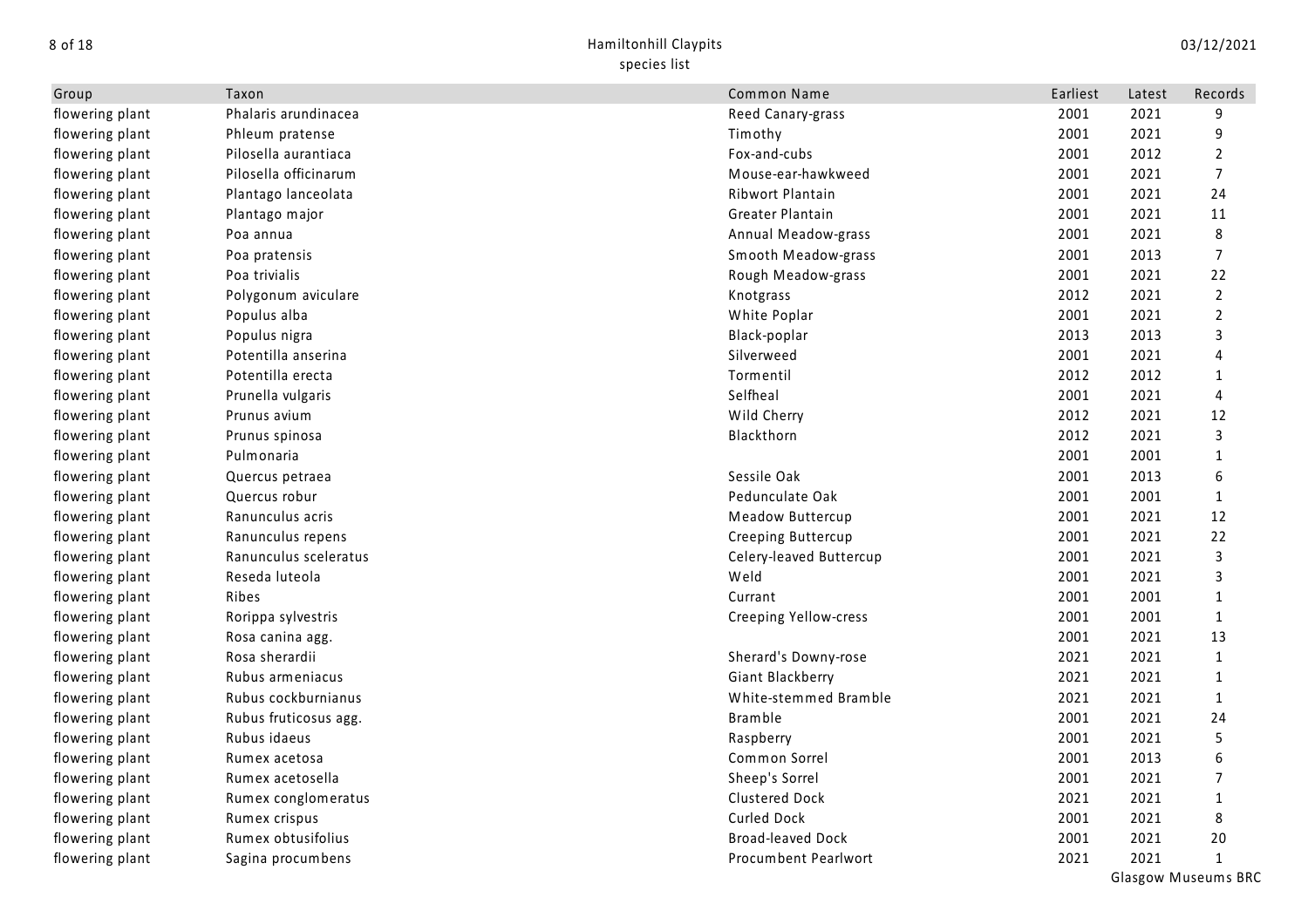| Group           | Taxon                                                                | Common Name             | Earliest | Latest | Records        |
|-----------------|----------------------------------------------------------------------|-------------------------|----------|--------|----------------|
| flowering plant | Salix caprea                                                         | Goat Willow             | 2001     | 2021   | 22             |
| flowering plant | Salix cinerea                                                        | Common Sallow           | 2001     | 2013   | 4              |
| flowering plant | Salix pentandra                                                      | <b>Bay Willow</b>       | 2001     | 2001   | $\mathbf{1}$   |
| flowering plant | Salix viminalis                                                      | Osier                   | 2001     | 2001   | $\overline{2}$ |
| flowering plant | Sambucus nigra                                                       | Elder                   | 2001     | 2021   | 5              |
| flowering plant | Scorzoneroides autumnalis                                            | Autumn Hawkbit          | 2001     | 2001   | $\mathbf{1}$   |
| flowering plant | Scrophularia nodosa                                                  | Common Figwort          | 2001     | 2001   | 1              |
| flowering plant | Senecio squalidus                                                    | Oxford Ragwort          | 2021     | 2021   | 1              |
| flowering plant | Senecio viscosus                                                     | Sticky Groundsel        | 2021     | 2021   | 1              |
| flowering plant | Senecio vulgaris                                                     | Groundsel               | 2012     | 2021   | $\overline{2}$ |
| flowering plant | Silene dioica                                                        | Red Campion             | 2013     | 2013   | 5              |
| flowering plant | Silene latifolia                                                     | White Campion           | 2001     | 2001   | $\mathbf{1}$   |
| flowering plant | Sinapis arvensis                                                     | Charlock                | 2001     | 2021   | $\overline{2}$ |
| flowering plant | Sisymbrium altissimum                                                | <b>Tall Rocket</b>      | 2021     | 2021   | $\mathbf{1}$   |
| flowering plant | Sisymbrium officinale                                                | Hedge Mustard           | 2021     | 2021   | $\mathbf 1$    |
| flowering plant | Sisymbrium orientale                                                 | Eastern Rocket          | 2021     | 2021   | $\mathbf{1}$   |
| flowering plant | Solanum dulcamara                                                    | <b>Bittersweet</b>      | 2001     | 2021   | 9              |
| flowering plant | Solanum nigrum                                                       | <b>Black Nightshade</b> | 2021     | 2021   | 1              |
| flowering plant | Sonchus arvensis                                                     | Perennial Sow-thistle   | 2021     | 2021   | 1              |
| flowering plant | Sonchus asper                                                        | Prickly Sow-thistle     | 2021     | 2021   | $\mathbf{1}$   |
| flowering plant | Sonchus oleraceus                                                    | Smooth Sow-thistle      | 2001     | 2021   | 7              |
| flowering plant | Sonchus palustris                                                    | Marsh Sow-thistle       | 2013     | 2013   | $\mathbf{1}$   |
| flowering plant | Sorbus aria                                                          | Common Whitebeam        | 2013     | 2013   | 6              |
| flowering plant | Sorbus aria agg.                                                     | Common Whitebeam        | 2001     | 2001   | $\overline{2}$ |
| flowering plant | Sorbus aucuparia                                                     | Rowan                   | 2001     | 2021   | 15             |
| flowering plant | Sorbus intermedia                                                    | Swedish Whitebeam       | 2021     | 2021   | $\mathbf{1}$   |
| flowering plant | Spergula arvensis                                                    | Corn Spurrey            | 2021     | 2021   | $\mathbf{1}$   |
| flowering plant | Stachys palustris                                                    | Marsh Woundwort         | 2021     | 2021   | 1              |
| flowering plant | Stachys sylvatica                                                    | Hedge Woundwort         | 2001     | 2001   | $\overline{2}$ |
| flowering plant | Stellaria graminea                                                   | Lesser Stitchwort       | 2001     | 2013   | $\overline{2}$ |
| flowering plant | Stellaria media                                                      | Common Chickweed        | 2001     | 2021   | 3              |
| flowering plant | Symphoricarpos albus                                                 | Snowberry               | 2021     | 2021   | 1              |
| flowering plant | Symphoricarpos albus x microphyllus x orbicularis (S. x doorenbosii) |                         | 2021     | 2021   | 1              |
| flowering plant | Symphytum officinale                                                 | Common Comfrey          | 2001     | 2013   | $\overline{2}$ |
| flowering plant | Symphytum tuberosum                                                  | <b>Tuberous Comfrey</b> | 2021     | 2021   | $\mathbf{1}$   |
| flowering plant | Symphytum x uplandicum                                               | Russian Comfrey         | 2001     | 2021   | 4              |
| flowering plant | Tagetes patula                                                       | French Marigold         | 2021     | 2021   | $\mathbf{1}$   |
| flowering plant | Tanacetum vulgare                                                    | Tansy                   | 2001     | 2021   | 12             |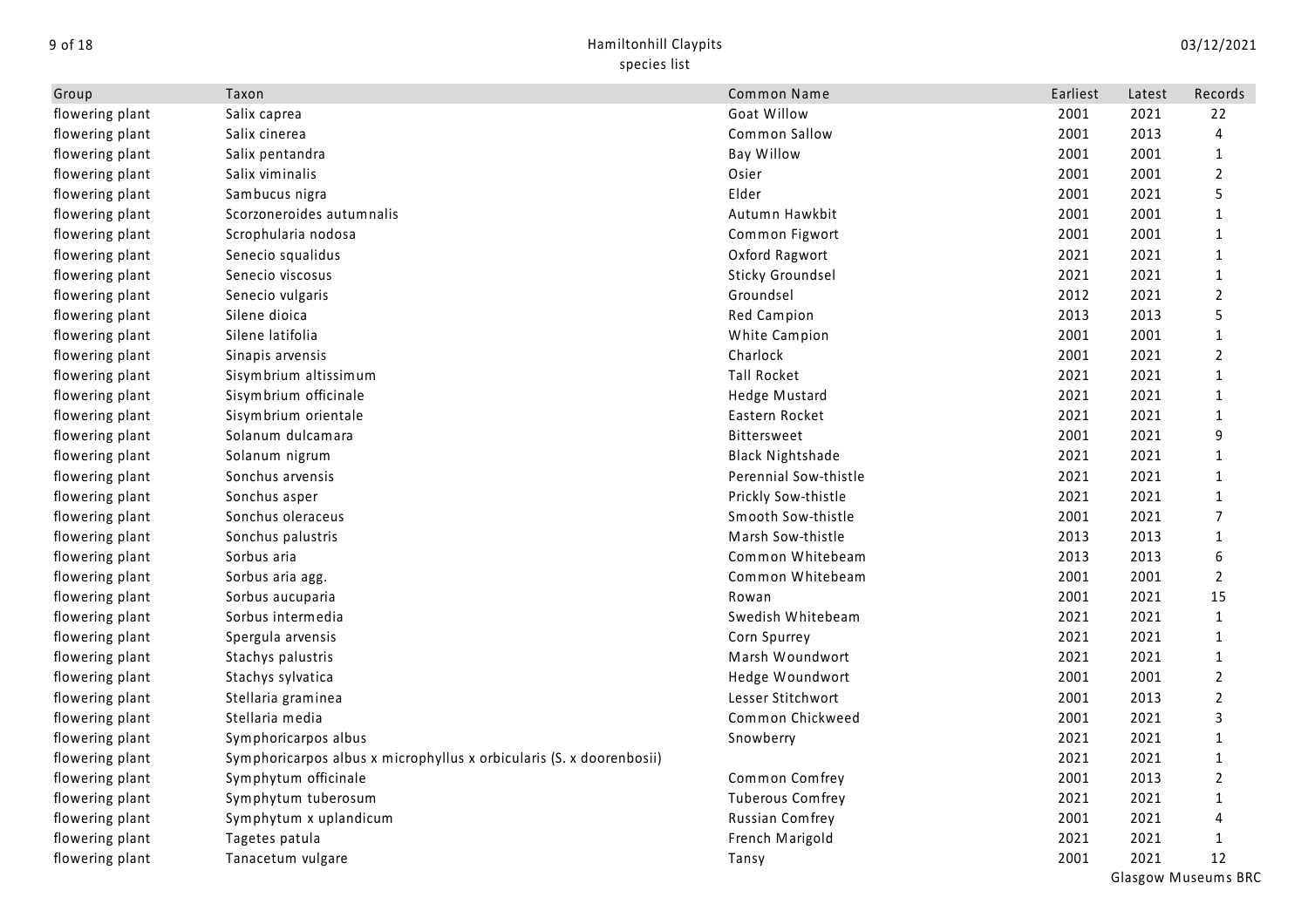| Group           | Taxon                                       | Common Name            | Earliest | Latest | Records        |
|-----------------|---------------------------------------------|------------------------|----------|--------|----------------|
| flowering plant | Taraxacum officinale agg.                   | Dandelion              | 2001     | 2013   | 13             |
| flowering plant | Thlaspi arvense                             | Field Penny-cress      | 2021     | 2021   | 1              |
| flowering plant | Tragopogon pratensis                        | Goat's-beard           | 2012     | 2012   | $\mathbf{1}$   |
| flowering plant | Trifolium arvense                           | Hare's-foot Clover     | 2021     | 2021   | $\mathbf{1}$   |
| flowering plant | Trifolium campestre                         | Hop Trefoil            | 2001     | 2021   | 6              |
| flowering plant | Trifolium dubium                            | Lesser Trefoil         | 2001     | 2021   | 6              |
| flowering plant | Trifolium hybridum                          | Alsike Clover          | 2021     | 2021   | 1              |
| flowering plant | Trifolium pratense                          | Red Clover             | 2001     | 2021   | 15             |
| flowering plant | Trifolium repens                            | White Clover           | 2001     | 2021   | 11             |
| flowering plant | Triglochin palustre                         | Marsh Arrowgrass       | 2021     | 2021   | $\mathbf{1}$   |
| flowering plant | Tripleurospermum inodorum                   | Scentless Mayweed      | 2021     | 2021   | 1              |
| flowering plant | Triticum aestivum                           | Bread Wheat            | 2021     | 2021   | 1              |
| flowering plant | Tussilago farfara                           | Coltsfoot              | 2001     | 2021   | 15             |
| flowering plant | Typha latifolia                             | <b>Bulrush</b>         | 2001     | 2021   | 11             |
| flowering plant | Ulex europaeus                              | Gorse                  | 2013     | 2013   | $\mathbf{1}$   |
| flowering plant | Ulmus glabra                                | Wych Elm               | 2001     | 2011   | $\overline{2}$ |
| flowering plant | Urtica dioica                               | Common Nettle          | 2001     | 2013   | 22             |
| flowering plant | Veronica arvensis                           | Wall Speedwell         | 2021     | 2021   | $\mathbf{1}$   |
| flowering plant | Veronica chamaedrys                         | Germander Speedwell    | 2001     | 2013   | 3              |
| flowering plant | Veronica serpyllifolia                      | Thyme-leaved Speedwell | 2012     | 2012   | $\mathbf{1}$   |
| flowering plant | Viburnum opulus                             | Guelder-rose           | 2001     | 2001   | $\overline{2}$ |
| flowering plant | Vicia cracca                                | <b>Tufted Vetch</b>    | 2001     | 2021   | 15             |
| flowering plant | Vicia hirsuta                               | Hairy Tare             | 2001     | 2021   | 5              |
| flowering plant | Vicia sativa                                | Common Vetch           | 2001     | 2013   | 10             |
| flowering plant | Vicia sativa subsp. nigra                   | Narrow-leaved Vetch    | 2021     | 2021   | $\mathbf{1}$   |
| flowering plant | Vicia sativa subsp. segetalis               | Common Vetch           | 2021     | 2021   | $\mathbf{1}$   |
| flowering plant | Viola arvensis                              | <b>Field Pansy</b>     | 2021     | 2021   | $\mathbf{1}$   |
| flowering plant | Vulpia bromoides                            | Squirreltail Fescue    | 2021     | 2021   | 1              |
| fungus          | Coprinus comatus                            | Shaggy Inkcap          | 2011     | 2011   | 1              |
| fungus          | Melampsora caprearum                        |                        | 2012     | 2012   | 1              |
| harvestman      | Dicranopalpus ramosus sensu lato (pre 2015) | Dicranopalpus ramosus  | 2016     | 2016   | 1              |
| harvestman      | Lacinius ephippiatus                        |                        | 2011     | 2011   | 1              |
| harvestman      | Leiobunum rotundum                          |                        | 2012     | 2012   | 1              |
| harvestman      | Oligolophus tridens                         |                        | 2016     | 2016   | 1              |
| horsetail       | Equisetum arvense                           | Field Horsetail        | 2001     | 2021   | 26             |
| horsetail       | Equisetum fluviatile                        | Water Horsetail        | 2001     | 2021   | $\overline{2}$ |
| insect - beetle | Adalia bipunctata                           | 2-spot Ladybird        | 2018     | 2019   | 3              |
| insect - beetle | Agriotes lineatus                           |                        | 2011     | 2011   | $\mathbf{1}$   |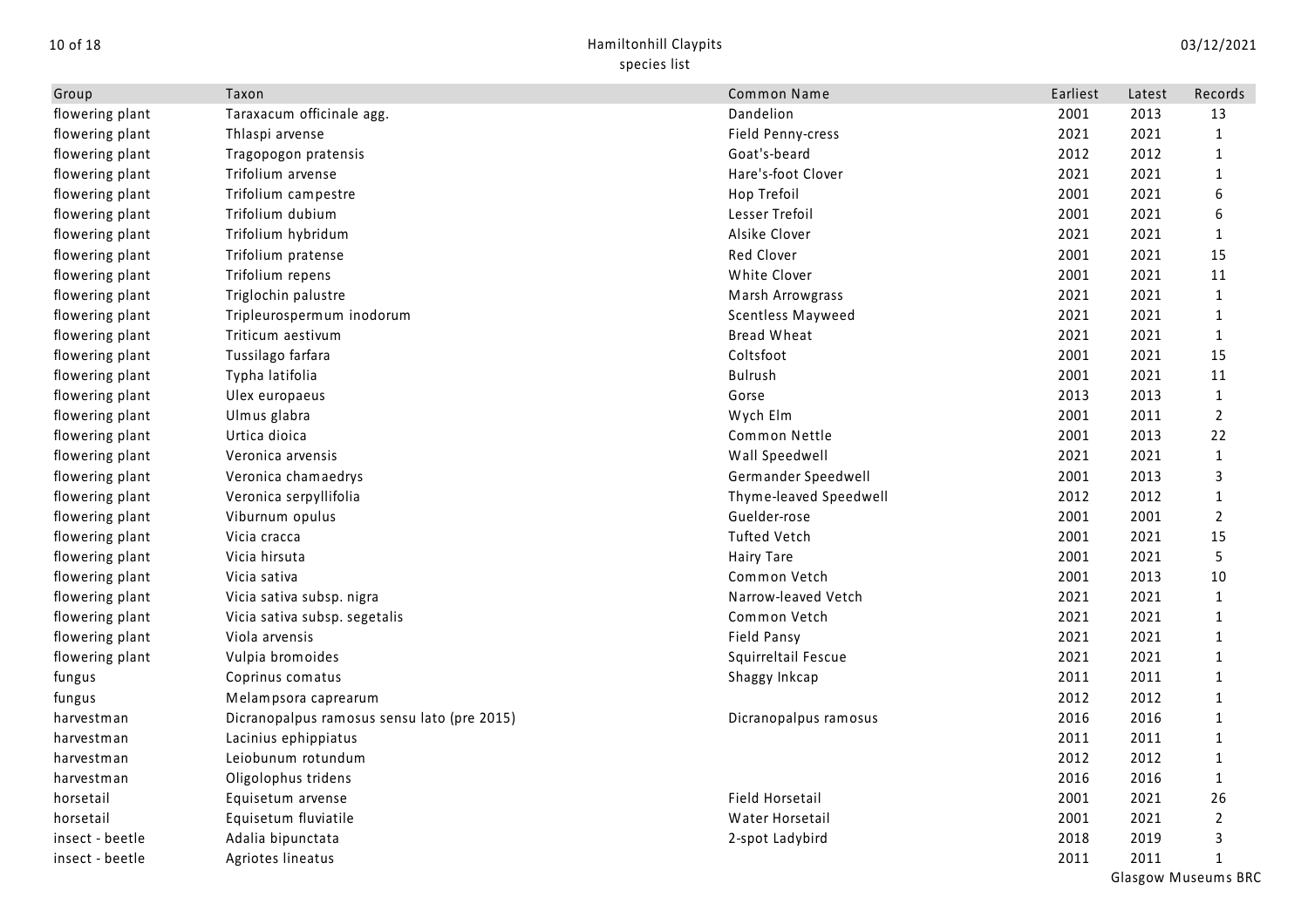| Group              | Taxon                                                  | Common Name                | Earliest | Latest | Records        |
|--------------------|--------------------------------------------------------|----------------------------|----------|--------|----------------|
| insect - beetle    | Amara ovata                                            |                            | 2021     | 2021   | 1              |
| insect - beetle    | Athous haemorrhoidalis                                 |                            | 2014     | 2018   | $\overline{2}$ |
| insect - beetle    | <b>Bradycellus harpalinus</b>                          |                            | 2018     | 2018   | $\mathbf{1}$   |
| insect - beetle    | Bradycellus verbasci                                   |                            | 2018     | 2018   | $\mathbf{1}$   |
| insect - beetle    | <b>Byturus tomentosus</b>                              | Raspberry Beetle           | 2014     | 2014   | $\mathbf{1}$   |
| insect - beetle    | Calathus fuscipes                                      |                            | 2012     | 2012   | 1              |
| insect - beetle    | Cantharis livida                                       |                            | 2018     | 2018   | 1              |
| insect - beetle    | Cantharis nigricans                                    |                            | 2012     | 2018   | $\overline{2}$ |
| insect - beetle    | Coccinella septempunctata                              | 7-spot Ladybird            | 2001     | 2021   | 19             |
| insect - beetle    | Cychrus caraboides                                     | Snail Hunter               | 2011     | 2011   | $\mathbf{1}$   |
| insect - beetle    | Dytiscus marginalis                                    | <b>Great Diving Beetle</b> | 2011     | 2011   | 1              |
| insect - beetle    | Helophorus brevipalpis                                 |                            | 2018     | 2018   | 1              |
| insect - beetle    | Hemicrepidius hirtus                                   |                            | 2021     | 2021   | $\mathbf{1}$   |
| insect - beetle    | Loricera pilicornis                                    |                            | 2011     | 2011   | $\mathbf{1}$   |
| insect - beetle    | Nebria brevicollis                                     |                            | 2018     | 2018   | $\mathbf 1$    |
| insect - beetle    | Nicrophorus vespilloides                               |                            | 2011     | 2011   | $\mathbf{1}$   |
| insect - beetle    | Ocypus olens                                           | Devil's Coach-horse        | 2011     | 2011   | $\mathbf{1}$   |
| insect - beetle    | Oedemera virescens                                     |                            | 2012     | 2021   | 6              |
| insect - beetle    | Phyllobius pomaceus                                    | Green Nettle Weevil        | 2012     | 2012   | 1              |
| insect - beetle    | Phyllobius virideaeris                                 |                            | 2018     | 2018   | 1              |
| insect - beetle    | Pterostichus cristatus                                 |                            | 2012     | 2012   | 1              |
| insect - beetle    | Pterostichus madidus                                   | <b>Black Clock</b>         | 2011     | 2011   | 1              |
| insect - beetle    | Quedius                                                |                            | 2016     | 2016   | 1              |
| insect - beetle    | Rhagonycha fulva                                       | Common Red Soldier Beetle  | 2012     | 2021   | 5              |
| insect - beetle    | Rhagonycha translucida                                 |                            | 2012     | 2012   | $\mathbf{1}$   |
| insect - beetle    | Thanatophilus rugosus                                  |                            | 2011     | 2011   | $\mathbf{1}$   |
| insect - booklouse | Ectopsocus briggsi agg. (briggsi/petersi/meridionalis) |                            | 2016     | 2016   | $\mathbf{1}$   |
| insect - butterfly | Aglais io                                              | Peacock                    | 2011     | 2021   | 11             |
| insect - butterfly | Aglais urticae                                         | Small Tortoiseshell        | 2001     | 2021   | 6              |
| insect - butterfly | Anthocharis cardamines                                 | Orange-tip                 | 2011     | 2021   | 15             |
| insect - butterfly | Aphantopus hyperantus                                  | Ringlet                    | 2011     | 2021   | 15             |
| insect - butterfly | Lycaena phlaeas                                        | Small Copper               | 2013     | 2013   | $\mathbf{1}$   |
| insect - butterfly | Maniola jurtina                                        | Meadow Brown               | 2012     | 2021   | 8              |
| insect - butterfly | Pieris brassicae                                       | Large White                | 2012     | 2021   | 3              |
| insect - butterfly | Pieris napi                                            | Green-veined White         | 2012     | 2021   | 8              |
| insect - butterfly | Pieris rapae                                           | Small White                | 2012     | 2018   | 5              |
| insect - butterfly | Polygonia c-album                                      | Comma                      | 2013     | 2013   | $\mathbf{1}$   |
| insect - butterfly | Polyommatus icarus                                     | Common Blue                | 2012     | 2012   | 1              |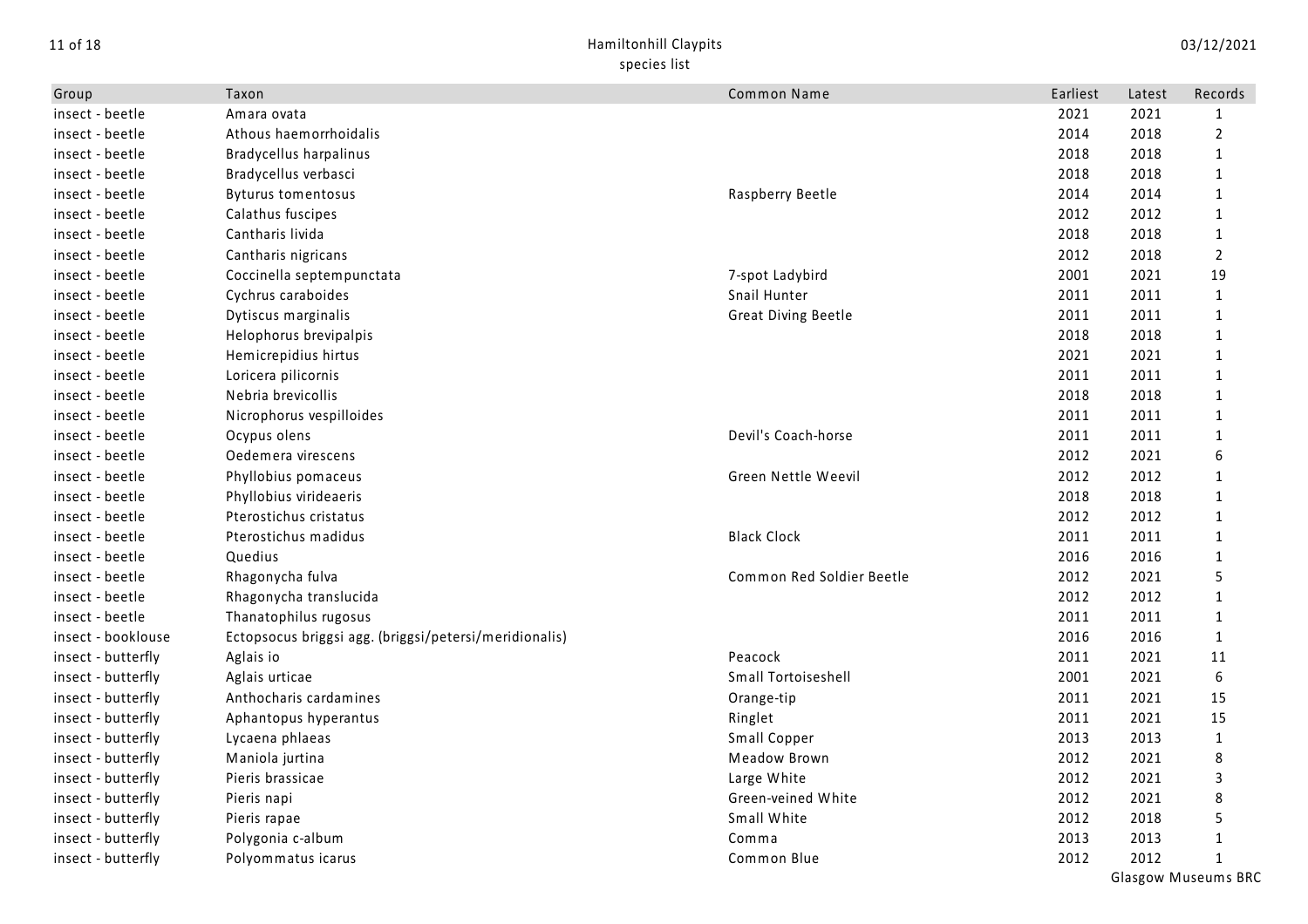| Group                 | Taxon                         | Common Name                         | Earliest | Latest | Records                    |
|-----------------------|-------------------------------|-------------------------------------|----------|--------|----------------------------|
| insect - butterfly    | Vanessa atalanta              | Red Admiral                         | 2012     | 2012   | 1                          |
| insect - caddis fly   | Athripsodes albifrons         |                                     | 2018     | 2018   | $\mathbf{1}$               |
| insect - caddis fly   | Glossosoma boltoni            |                                     | 2021     | 2021   | $\mathbf{1}$               |
| insect - caddis fly   | Glyphotaelius pellucidus      |                                     | 2021     | 2021   | $\overline{2}$             |
| insect - caddis fly   | Hydropsyche siltalai          |                                     | 2021     | 2021   | $\overline{2}$             |
| insect - caddis fly   | Hydroptila                    |                                     | 2018     | 2018   | $\mathbf 1$                |
| insect - caddis fly   | Limnephilus flavicornis       |                                     | 2019     | 2021   | 3                          |
| insect - caddis fly   | Limnephilus marmoratus        |                                     | 2019     | 2021   | 4                          |
| insect - caddis fly   | Mystacides longicornis        |                                     | 2021     | 2021   | $\mathbf{1}$               |
| insect - caddis fly   | Phryganea grandis             |                                     | 2021     | 2021   | $\mathbf 1$                |
| insect - caddis fly   | Psychomyia pusilla            |                                     | 2021     | 2021   | $\mathbf{1}$               |
| insect - dragonfly    | Coenagrion puella             | Azure Damselfly                     | 2001     | 2012   | 3                          |
| insect - dragonfly    | Enallagma cyathigerum         | Common Blue Damselfly               | 2001     | 2015   | 4                          |
| insect - dragonfly    | Ischnura elegans              | <b>Blue-tailed Damselfly</b>        | 2001     | 2018   | 6                          |
| insect - dragonfly    | Pyrrhosoma nymphula           | Large Red Damselfly                 | 2011     | 2011   | 1                          |
| insect - dragonfly    | Sympetrum striolatum          | Common Darter                       | 2001     | 2001   | $\mathbf{1}$               |
| insect - dragonfly    | Zygoptera                     | damselflies                         | 2011     | 2018   | $\overline{2}$             |
| insect - earwig       | Forficula auricularia         | Common Earwig                       | 2016     | 2016   | $\mathbf{1}$               |
| insect - hymenopteran | Ancistrocerus gazella         |                                     | 2012     | 2012   | $\mathbf{1}$               |
| insect - hymenopteran | Apis mellifera                | Western Honey Bee                   | 2012     | 2021   | 4                          |
| insect - hymenopteran | Argogorytes mystaceus         | Field Digger Wasp                   | 2021     | 2021   | $\mathbf{1}$               |
| insect - hymenopteran | Bombus (Bombus) sensu stricto | Bombus (Bombus)                     | 2012     | 2012   | $\mathbf{2}$               |
| insect - hymenopteran | Bombus hortorum               | Small Garden Bumble Bee             | 2012     | 2012   | $\overline{2}$             |
| insect - hymenopteran | Bombus hypnorum               | Tree Bumblebee                      | 2018     | 2021   | 6                          |
| insect - hymenopteran | Bombus lapidarius             | Red-tailed Bumblebee                | 2011     | 2018   | $\overline{7}$             |
| insect - hymenopteran | Bombus lucorum                | White-tailed Bumblebee              | 2011     | 2012   | $\mathbf{2}$               |
| insect - hymenopteran | Bombus lucorum/terrestris     | White/Buff-tailed Bumblebee workers | 2021     | 2021   | $\mathbf{1}$               |
| insect - hymenopteran | Bombus pascuorum              | Common Carder Bee                   | 2011     | 2021   | 17                         |
| insect - hymenopteran | Bombus pratorum               | Early Bumblebee                     | 2012     | 2021   | 5                          |
| insect - hymenopteran | Bombus terrestris             | <b>Buff-tailed Bumblebee</b>        | 2011     | 2018   | 13                         |
| insect - hymenopteran | Colletes daviesanus           | Davies' Colletes                    | 2018     | 2018   | $\mathbf{1}$               |
| insect - hymenopteran | Dolerus cothurnatus           |                                     | 2012     | 2012   | $\mathbf{1}$               |
| insect - hymenopteran | Dolerus nigratus              |                                     | 2018     | 2018   | $\mathbf{1}$               |
| insect - hymenopteran | Formica lemani                |                                     | 2018     | 2021   | $\overline{2}$             |
| insect - hymenopteran | Halictus rubicundus           | Yellow-legged Furrow Bee            | 2014     | 2014   | $\mathbf{1}$               |
| insect - hymenopteran | Ichneumonidae                 | Ichneumonid                         | 2018     | 2018   | 1                          |
| insect - hymenopteran | Lasioglossum fratellum        | Smooth-faced Furrow Bee             | 2012     | 2012   | $\mathbf{1}$               |
| insect - hymenopteran | Lasius niger                  | Small Black Ant                     | 2012     | 2012   | 1                          |
|                       |                               |                                     |          |        | <b>Glasgow Museums BRC</b> |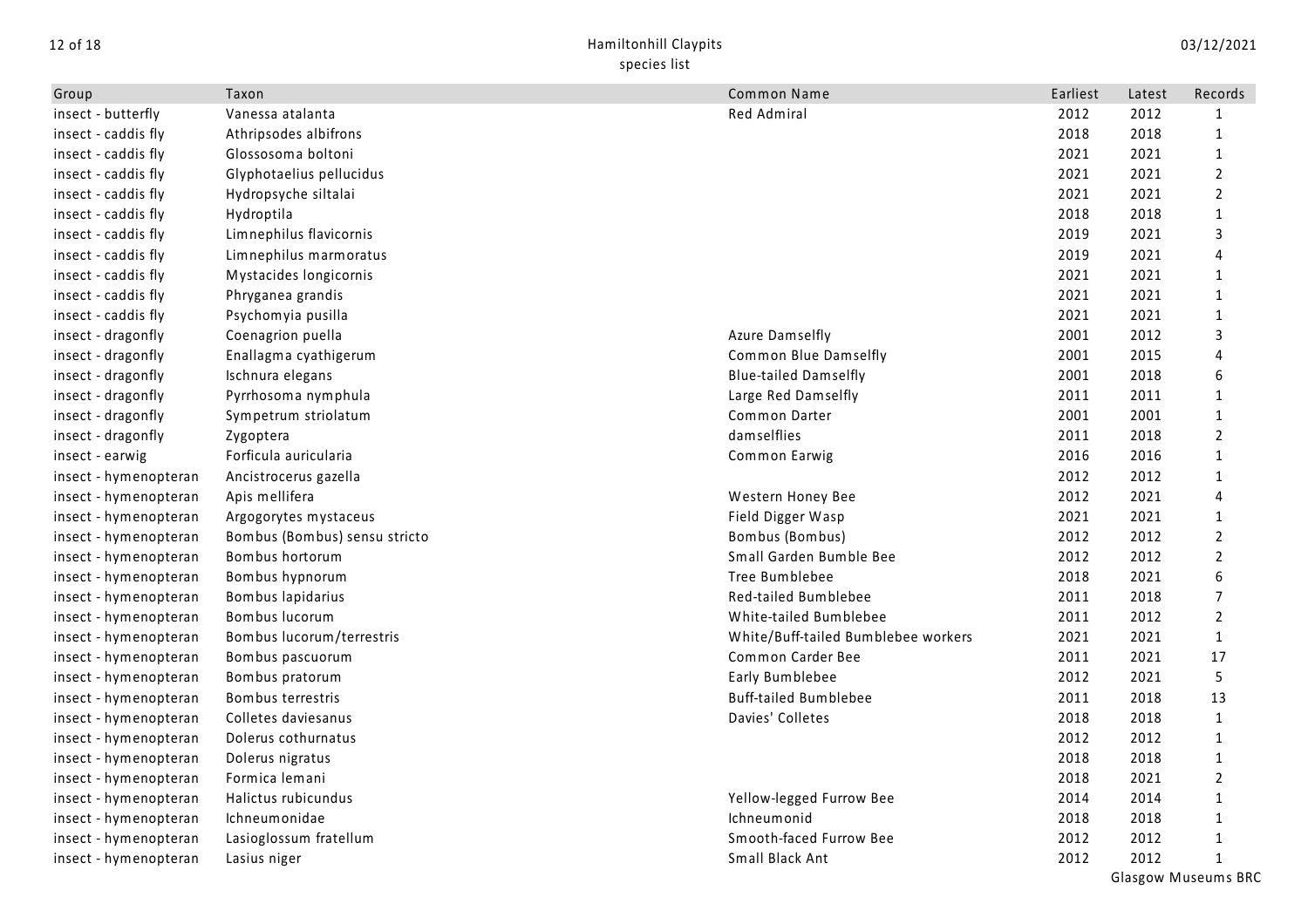## 13 of 18 Hamiltonhill Claypits species list

| Group                 | Taxon                      | Common Name              | Earliest | Latest | Records                    |
|-----------------------|----------------------------|--------------------------|----------|--------|----------------------------|
| insect - hymenopteran | Myrmica rubra              | Red Ant                  | 2012     | 2018   | 3                          |
| insect - hymenopteran | Neuroterus albipes         | Smooth Spangle Gall      | 2021     | 2021   | $\mathbf{1}$               |
| insect - hymenopteran | Neuroterus anthracinus     | Oyster Gall              | 2021     | 2021   | $\mathbf{1}$               |
| insect - hymenopteran | Neuroterus numismalis      | Silk-Button Spangle Gall | 2021     | 2021   | $\mathbf{1}$               |
| insect - hymenopteran | Neuroterus quercusbaccarum | Common Spangle Gall      | 2021     | 2021   | $\mathbf{1}$               |
| insect - hymenopteran | Pachyprotasis rapae        |                          | 2012     | 2012   | 1                          |
| insect - hymenopteran | Pristiphora appendiculata  |                          | 2014     | 2014   | 1                          |
| insect - hymenopteran | Tenthredo arcuata          |                          | 2012     | 2012   | 1                          |
| insect - hymenopteran | Tenthredo mesomela         |                          | 2012     | 2012   | $\mathbf{1}$               |
| insect - hymenopteran | Tenthredo notha            |                          | 2012     | 2012   | $\overline{2}$             |
| insect - hymenopteran | Tenthredopsis              |                          | 2011     | 2012   | $\overline{2}$             |
| insect - hymenopteran | Vespula vulgaris           | Common Wasp              | 2018     | 2021   | $\mathbf{2}$               |
| insect - lacewing     | Chrysopidae                |                          | 2012     | 2012   | 1                          |
| insect - lacewing     | Hemerobiidae               |                          | 2021     | 2021   | $\mathbf{1}$               |
| insect - mayfly       | <b>Baetis</b>              |                          | 2021     | 2021   | 1                          |
| insect - mayfly       | Habrophlebia fusca         |                          | 2018     | 2018   | 1                          |
| insect - mayfly       | Heptagenia sulphurea       | Yellow May Dun           | 2018     | 2019   | 3                          |
| insect - mayfly       | Serratella ignita          | Blue-winged Olive        | 2018     | 2018   | $\mathbf{1}$               |
| insect - moth         | Acentria ephemerella       | Water Veneer             | 2018     | 2021   | $\overline{2}$             |
| insect - moth         | Acleris forsskaleana       | Maple Button             | 2018     | 2021   | $\overline{2}$             |
| insect - moth         | Adela cuprella             | Early Long-horn          | 2014     | 2014   | 1                          |
| insect - moth         | Agriphila tristella        | Common Grass-veneer      | 2015     | 2015   | 1                          |
| insect - moth         | Agrotis exclamationis      | Heart & Dart             | 2018     | 2021   | 4                          |
| insect - moth         | Alcis repandata            | Mottled Beauty           | 2019     | 2019   | 1                          |
| insect - moth         | Amphipyra pyramidea        | Copper Underwing         | 2021     | 2021   | $\mathbf{1}$               |
| insect - moth         | Amphipyra tragopoginis     | Mouse Moth               | 2018     | 2021   | 3                          |
| insect - moth         | Anthophila fabriciana      | Common Nettle-tap        | 2014     | 2021   | 4                          |
| insect - moth         | Apamea monoglypha          | Dark Arches              | 2018     | 2021   | 4                          |
| insect - moth         | Apamea sordens             | Rustic Shoulder-knot     | 2018     | 2018   | 1                          |
| insect - moth         | Aphomia sociella           | Bee Moth                 | 2018     | 2018   | 1                          |
| insect - moth         | Aporophyla nigra           | <b>Black Rustic</b>      | 2019     | 2019   | $\mathbf{1}$               |
| insect - moth         | Arctia caja                | Garden Tiger             | 2021     | 2021   | $\mathbf{1}$               |
| insect - moth         | Autographa gamma           | Silver Y                 | 2018     | 2018   | $\overline{2}$             |
| insect - moth         | Blastobasis lacticolella   | Wakely's Dowd            | 2018     | 2018   | 1                          |
| insect - moth         | Cabera pusaria             | Common White Wave        | 2016     | 2016   | $\mathbf{1}$               |
| insect - moth         | Campaea margaritaria       | Light Emerald            | 2021     | 2021   | $\mathbf{1}$               |
| insect - moth         | Camptogramma bilineata     | Yellow Shell             | 2012     | 2012   | $\overline{2}$             |
| insect - moth         | Caradrina morpheus         | Mottled Rustic           | 2018     | 2018   | $\mathbf{1}$               |
|                       |                            |                          |          |        | <b>Glasgow Museums BRC</b> |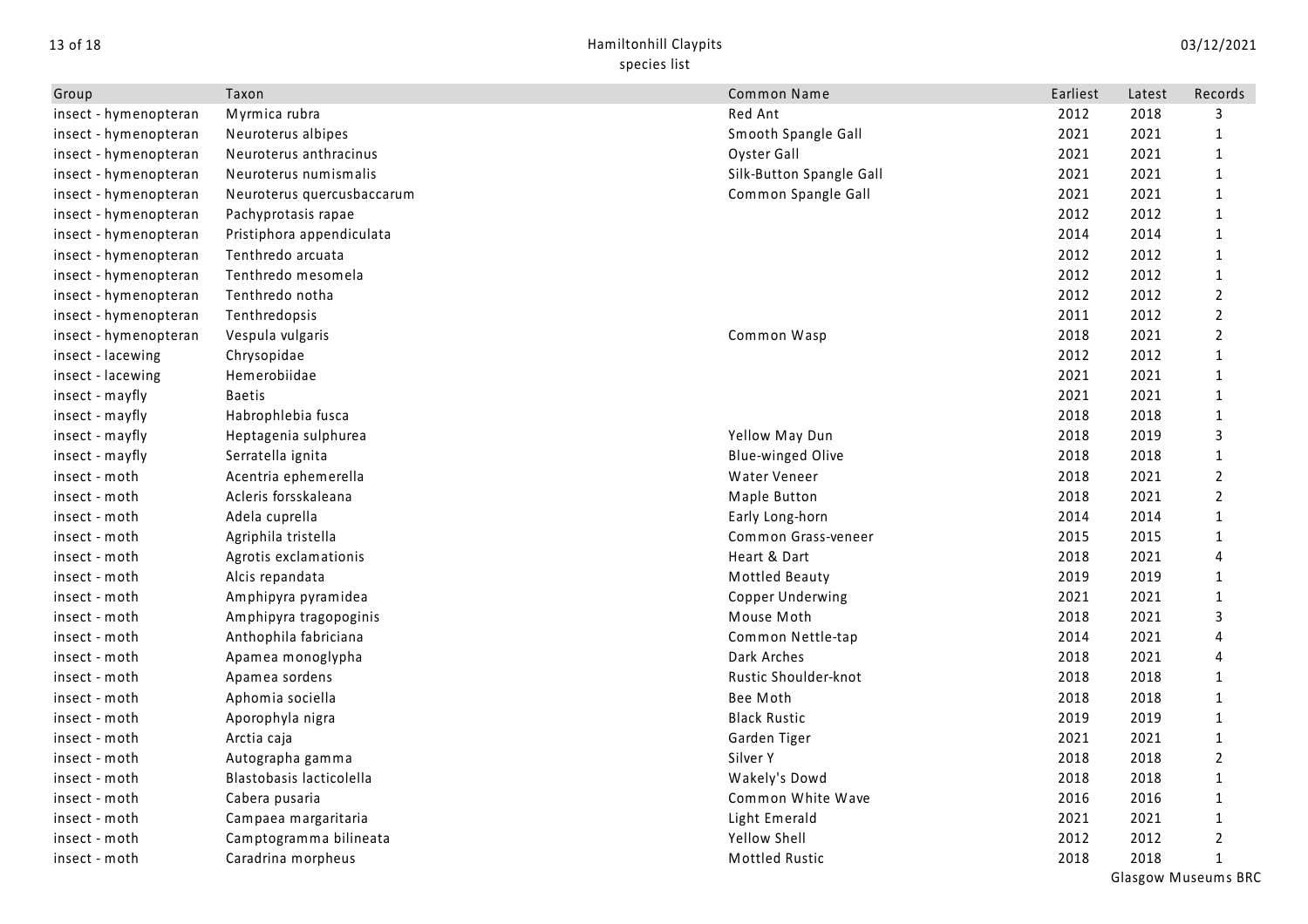| Group         | Taxon                    | Common Name                            | Earliest | Latest | Records        |
|---------------|--------------------------|----------------------------------------|----------|--------|----------------|
| insect - moth | Carsia sororiata         | Manchester Treble-bar                  | 2018     | 2018   | 1              |
| insect - moth | Ceramica pisi            | Broom Moth                             | 2012     | 2012   | $\mathbf{1}$   |
| insect - moth | Cerapteryx graminis      | Antler Moth                            | 2012     | 2021   | 4              |
| insect - moth | Chesias legatella        | Streak                                 | 2014     | 2014   | $\mathbf{1}$   |
| insect - moth | Chiasmia clathrata       | Latticed Heath                         | 2018     | 2018   | $\mathbf{1}$   |
| insect - moth | Chrysoteuchia culmella   | Garden Grass-veneer                    | 2021     | 2021   | $\mathbf{1}$   |
| insect - moth | Cirrhia icteritia        | Sallow                                 | 2018     | 2018   | $\mathbf{1}$   |
| insect - moth | Coleophora               |                                        | 2018     | 2018   | $\mathbf{1}$   |
| insect - moth | Cosmia trapezina         | Dun-bar                                | 2018     | 2018   | $\mathbf{1}$   |
| insect - moth | Crambinae                |                                        | 2021     | 2021   | $\mathbf{1}$   |
| insect - moth | Deilephila elpenor       | Elephant Hawk-moth                     | 2021     | 2021   | $\mathbf{1}$   |
| insect - moth | Diarsia brunnea          | Purple Clay                            | 2018     | 2018   | 1              |
| insect - moth | Diarsia rubi             | Small Square-spot                      | 2021     | 2021   | $\mathbf{1}$   |
| insect - moth | Epinotia subocellana     | White Sallow Bell                      | 2014     | 2014   | $\mathbf{1}$   |
| insect - moth | Epirrhoe alternata       | Common Carpet                          | 2018     | 2018   | $\mathbf{1}$   |
| insect - moth | Eupithecia centaureata   | Lime-speck Pug                         | 2021     | 2021   | $\mathbf{1}$   |
| insect - moth | Eupithecia pygmaeata     | Marsh Pug                              | 2018     | 2018   | $\mathbf{1}$   |
| insect - moth | Eupithecia vulgata       | Common Pug                             | 2018     | 2018   | $\mathbf{1}$   |
| insect - moth | Gillmeria pallidactyla   | Yarrow Plume                           | 2015     | 2015   | $\mathbf{1}$   |
| insect - moth | Graphiphora augur        | Double Dart                            | 2018     | 2018   | $\mathbf{1}$   |
| insect - moth | Hoplodrina octogenaria   | Uncertain                              | 2021     | 2021   | $\mathbf{1}$   |
| insect - moth | Idaea aversata           | Riband Wave                            | 2018     | 2018   | $\mathbf{1}$   |
| insect - moth | Lacanobia oleracea       | Bright-line Brown-eye                  | 2018     | 2018   | $\mathbf{1}$   |
| insect - moth | Lomaspilis marginata     | Clouded Border                         | 2012     | 2018   | 3              |
| insect - moth | Lomographa temerata      | Clouded Silver                         | 2018     | 2018   | $\mathbf{1}$   |
| insect - moth | Mesapamea secalis agg.   | Common Rustic agg.                     | 2018     | 2018   | $\mathbf{1}$   |
| insect - moth | Mesapamea secalis/didyma | Common/Lesser Rustic                   | 2021     | 2021   | $\overline{2}$ |
| insect - moth | Mythimna impura          | Smoky Wainscot                         | 2019     | 2019   | $\mathbf{1}$   |
| insect - moth | Mythimna pallens         | Common Wainscot                        | 2018     | 2018   | $\mathbf{1}$   |
| insect - moth | Noctua comes             | Lesser Yellow Underwing                | 2018     | 2019   | 3              |
| insect - moth | Noctua janthe            | Lesser Broad-bordered Yellow Underwing | 2021     | 2021   | $\mathbf{1}$   |
| insect - moth | Noctua pronuba           | Large Yellow Underwing                 | 2018     | 2021   | $\overline{7}$ |
| insect - moth | Notodonta dromedarius    | Iron Prominent                         | 2021     | 2021   | $\mathbf{1}$   |
| insect - moth | Oligia fasciuncula       | Middle-barred Minor                    | 2021     | 2021   | $\mathbf{1}$   |
| insect - moth | Patania ruralis          | Mother of Pearl                        | 2018     | 2018   | $\mathbf{1}$   |
| insect - moth | Pennithera firmata       | Pine Carpet                            | 2018     | 2018   | $\mathbf{1}$   |
| insect - moth | Peribatodes rhomboidaria | <b>Willow Beauty</b>                   | 2018     | 2018   | $\mathbf{1}$   |
| insect - moth | Perizoma alchemillata    | Small Rivulet                          | 2021     | 2021   | $\mathbf{1}$   |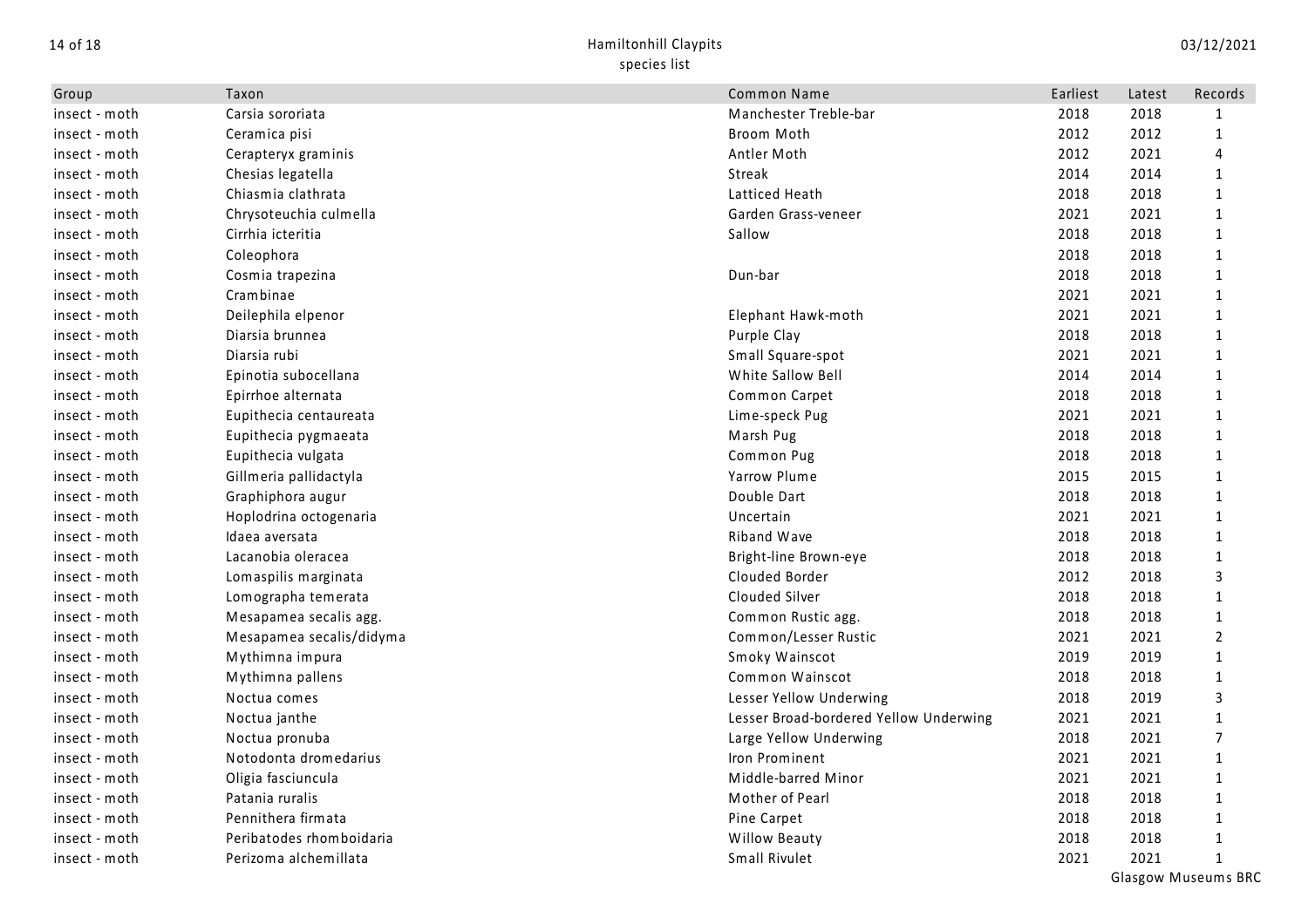| Group                 | Taxon                      | Common Name                | Earliest | Latest | Records        |
|-----------------------|----------------------------|----------------------------|----------|--------|----------------|
| insect - moth         | Phigalia pilosaria         | Pale Brindled Beauty       | 2014     | 2014   | 1              |
| insect - moth         | Phlogophora meticulosa     | Angle Shades               | 2018     | 2018   | $\mathbf{1}$   |
| insect - moth         | Phragmatobia fuliginosa    | Ruby Tiger                 | 2001     | 2018   | $\overline{2}$ |
| insect - moth         | Platyptilia gonodactyla    | Triangle Plume             | 2018     | 2018   | $\mathbf{1}$   |
| insect - moth         | Scotopteryx chenopodiata   | Shaded Broad-bar           | 2012     | 2012   | $\mathbf{1}$   |
| insect - moth         | Tyria jacobaeae            | Cinnabar                   | 2018     | 2021   | 12             |
| insect - moth         | Udea lutealis              | Pale Straw Pearl           | 2018     | 2018   | $\mathbf{1}$   |
| insect - moth         | Xanthorhoe fluctuata       | Garden Carpet              | 2018     | 2018   | $\mathbf{1}$   |
| insect - moth         | Xanthorhoe montanata       | Silver-ground Carpet       | 2011     | 2018   | 5              |
| insect - moth         | Xestia baja                | Dotted Clay                | 2018     | 2018   | $\mathbf{1}$   |
| insect - moth         | Xestia c-nigrum            | Setaceous Hebrew Character | 2018     | 2018   | $\mathbf{1}$   |
| insect - moth         | Xestia triangulum          | Double-square Spot         | 2018     | 2021   | 3              |
| insect - moth         | Xestia xanthographa        | Square-spot Rustic         | 2021     | 2021   | 1              |
| insect - moth         | Xylena exsoleta            | Sword-grass                | 2021     | 2021   | 1              |
| insect - moth         | Yponomeuta padella         | Orchard Ermine             | 2018     | 2018   | $\mathbf{1}$   |
| insect - moth         | Zygaena filipendulae       | Six-spot Burnet            | 2015     | 2015   | $\mathbf{1}$   |
| insect - orthopteran  | Omocestus viridulus        | Common Green Grasshopper   | 2001     | 2021   | 4              |
| insect - scorpion fly | Panorpa                    |                            | 2018     | 2018   | $\mathbf{1}$   |
| insect - true bug     | Acanthosoma haemorrhoidale | Hawthorn Shieldbug         | 2016     | 2021   | 2              |
| insect - true bug     | Anthocoris nemorum         | Common Flower Bug          | 2018     | 2018   | $\mathbf{1}$   |
| insect - true bug     | Aphididae                  | Aphid                      | 2021     | 2021   | $\mathbf{1}$   |
| insect - true bug     | Auchenorrhyncha            |                            | 2015     | 2015   | $\mathbf{1}$   |
| insect - true bug     | Callicorixa praeusta       |                            | 2018     | 2021   | $\overline{2}$ |
| insect - true bug     | Capsus ater                |                            | 2018     | 2018   | $\overline{2}$ |
| insect - true bug     | Chamaepsylla hartigi       |                            | 2018     | 2018   | $\mathbf{1}$   |
| insect - true bug     | Cicadella viridis          |                            | 2017     | 2017   | $\mathbf{1}$   |
| insect - true bug     | Dicranotropis hamata       |                            | 2018     | 2018   | $\mathbf{1}$   |
| insect - true bug     | Elasmucha grisea           | Parent Bug                 | 2014     | 2016   | 2              |
| insect - true bug     | Gerris lacustris           | Common Pondskater          | 2011     | 2011   | $\mathbf{1}$   |
| insect - true bug     | Heterocordylus tibialis    |                            | 2018     | 2018   | $\overline{2}$ |
| insect - true bug     | Hydrometra stagnorum       | Water Measurer             | 2011     | 2011   | $\mathbf{1}$   |
| insect - true bug     | Leptopterna dolabrata      | <b>Meadow Plant Bug</b>    | 2018     | 2018   | $\overline{2}$ |
| insect - true bug     | Liocoris tripustulatus     |                            | 2014     | 2014   | $\mathbf{1}$   |
| insect - true bug     | Megalocoleus tanaceti      |                            | 2018     | 2018   | $\mathbf{1}$   |
| insect - true bug     | Nabis ericetorum           | Heath Damselbug            | 2018     | 2018   | $\overline{2}$ |
| insect - true bug     | Notonecta glauca           | Common Backswimmer         | 2011     | 2011   | $\mathbf{1}$   |
| insect - true bug     | Pentatoma rufipes          | Red-legged Shieldbug       | 2011     | 2011   | 1              |
| insect - true bug     | Philaenus spumarius        | Cuckoo-Spit Insect         | 2017     | 2021   | 3              |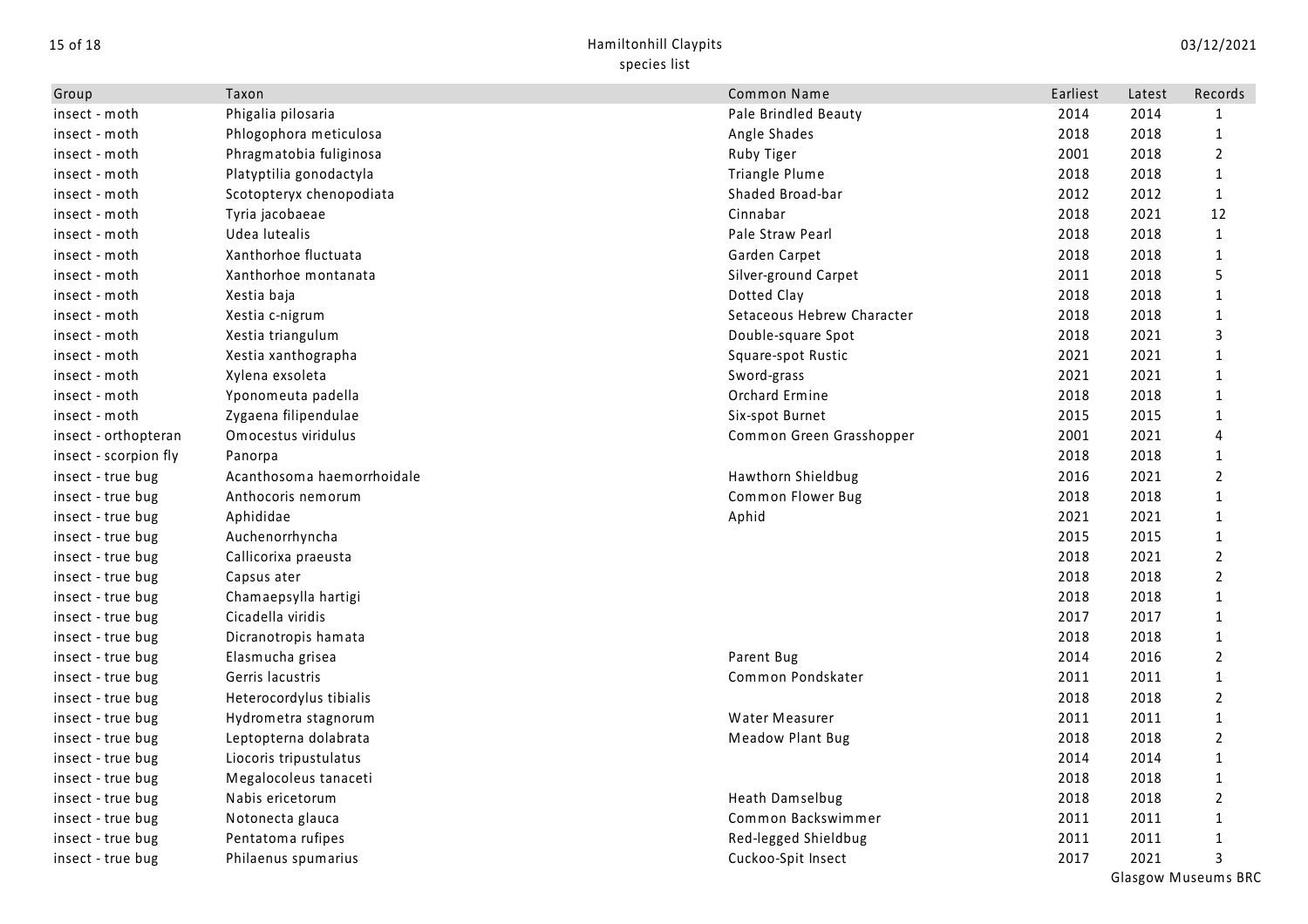## 16 of 18 Hamiltonhill Claypits species list

| Group             | Taxon                    | Common Name                  | Earliest | Latest | Records                    |
|-------------------|--------------------------|------------------------------|----------|--------|----------------------------|
| insect - true bug | Scolopostethus           |                              | 2018     | 2018   | 1                          |
| insect - true bug | Sigara lateralis         |                              | 2018     | 2018   | $\mathbf{1}$               |
| insect - true bug | Stenodema laevigata      |                              | 2018     | 2018   | $\mathbf{1}$               |
| insect - true fly | Agromyzidae              |                              | 2018     | 2018   | $\mathbf{1}$               |
| insect - true fly | Anasimyia lineata        |                              | 2012     | 2018   | 6                          |
| insect - true fly | Baccha elongata          |                              | 2012     | 2012   | 1                          |
| insect - true fly | Bibio marci              | St Marks Fly                 | 2012     | 2012   | 4                          |
| insect - true fly | Chaetorellia jaceae      |                              | 2015     | 2015   | $\mathbf{1}$               |
| insect - true fly | Cheilosia albitarsis     |                              | 2012     | 2012   | $\mathbf{1}$               |
| insect - true fly | Cheilosia bergenstammi   |                              | 2012     | 2012   | 5                          |
| insect - true fly | Cheilosia illustrata     |                              | 2017     | 2017   | $\mathbf{1}$               |
| insect - true fly | Chironomidae             | Non-biting midges            | 2012     | 2018   | 3                          |
| insect - true fly | Chloromyia formosa       | <b>Broad Centurion</b>       | 2012     | 2012   | $\mathbf{1}$               |
| insect - true fly | Chorisops tibialis       | Dull Four-spined Legionnaire | 2019     | 2019   | $\mathbf{1}$               |
| insect - true fly | Cynomya mortuorum        | Yellow-faced Blowfly         | 2012     | 2012   | $\mathbf{1}$               |
| insect - true fly | Dasysyrphus albostriatus |                              | 2021     | 2021   | $\mathbf{1}$               |
| insect - true fly | Dicranomyia chorea       |                              | 2012     | 2012   | $\mathbf{1}$               |
| insect - true fly | Dilophus febrilis        | Fever Fly                    | 2012     | 2012   | $\overline{2}$             |
| insect - true fly | Empis punctata           |                              | 2012     | 2012   | 4                          |
| insect - true fly | Episyrphus balteatus     | Marmalade Hoverfly           | 2021     | 2021   | 5                          |
| insect - true fly | Eriothrix rufomaculata   |                              | 2015     | 2015   | $\mathbf{1}$               |
| insect - true fly | Eristalis arbustorum     |                              | 2021     | 2021   | $\mathbf{1}$               |
| insect - true fly | Eristalis horticola      |                              | 2016     | 2016   | $\mathbf{1}$               |
| insect - true fly | Eristalis pertinax       |                              | 2011     | 2016   | 5                          |
| insect - true fly | Eristalis intricaria     |                              | 2012     | 2012   | $\mathbf{1}$               |
| insect - true fly | Eupeodes corollae        |                              | 2012     | 2021   | $\overline{2}$             |
| insect - true fly | Eupeodes latifasciatus   |                              | 2021     | 2021   | $\mathbf{1}$               |
| insect - true fly | Eupeodes luniger         |                              | 2012     | 2018   | $\overline{2}$             |
| insect - true fly | Haematopota pluvialis    | Notch-horned Cleg            | 2012     | 2012   | $\mathbf{1}$               |
| insect - true fly | Helophilus hybridus      |                              | 2012     | 2012   | 1                          |
| insect - true fly | Helophilus pendulus      |                              | 2011     | 2017   | 5                          |
| insect - true fly | Lejogaster metallina     |                              | 2021     | 2021   | 1                          |
| insect - true fly | Leucozona lucorum        |                              | 2014     | 2014   | $\mathbf{1}$               |
| insect - true fly | Limonia nubeculosa       |                              | 2012     | 2012   | $\mathbf{1}$               |
| insect - true fly | Limonia phragmitidis     |                              | 2012     | 2012   | $\mathbf{1}$               |
| insect - true fly | Limonia trivittata       |                              | 2012     | 2012   | $\overline{2}$             |
| insect - true fly | Melanogaster hirtella    |                              | 2012     | 2021   | $\overline{2}$             |
| insect - true fly | Melanostoma mellinum     |                              | 2012     | 2012   | 4                          |
|                   |                          |                              |          |        | <b>Glasgow Museums BRC</b> |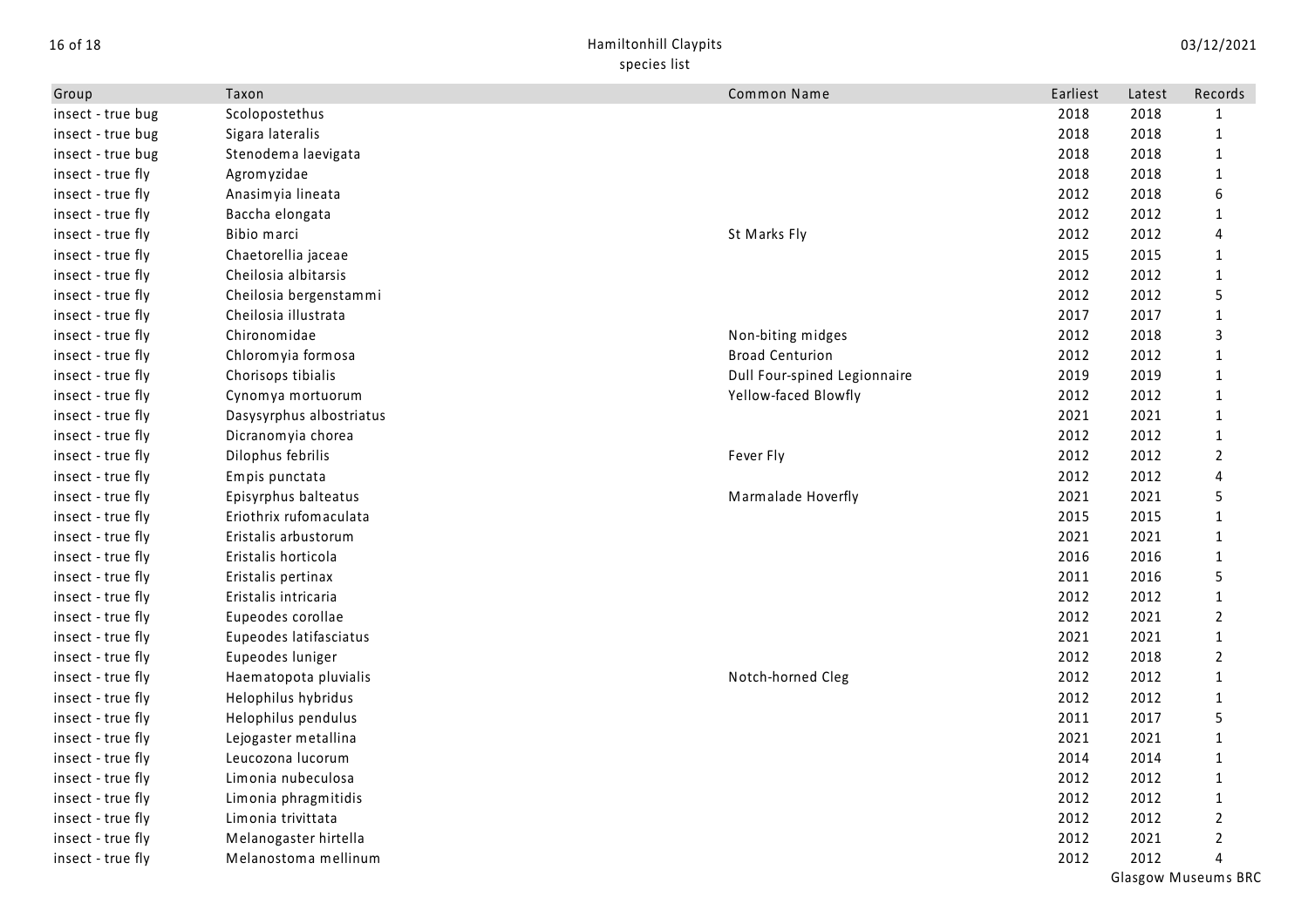| Group             | Taxon                      | Common Name                  | Earliest | Latest | Records                    |
|-------------------|----------------------------|------------------------------|----------|--------|----------------------------|
| insect - true fly | Melanostoma scalare        |                              | 2012     | 2017   | 10                         |
| insect - true fly | Muscidae                   |                              | 2012     | 2012   | $\mathbf{1}$               |
| insect - true fly | Myathropa florea           |                              | 2021     | 2021   | $\overline{2}$             |
| insect - true fly | Neoascia podagrica         |                              | 2012     | 2012   | $\mathbf{1}$               |
| insect - true fly | Neoascia tenur             |                              | 2012     | 2012   | $\overline{2}$             |
| insect - true fly | Ocytata pallipes           |                              | 2011     | 2011   | $\mathbf{1}$               |
| insect - true fly | Palloptera quinquemaculata |                              | 2012     | 2012   | $\mathbf{1}$               |
| insect - true fly | Palloptera umbellatarum    |                              | 2015     | 2015   | $\mathbf{1}$               |
| insect - true fly | Pipunculidae               |                              | 2012     | 2012   | $\mathbf{1}$               |
| insect - true fly | Platycheirus albimanus     |                              | 2011     | 2012   | $\overline{2}$             |
| insect - true fly | Platycheirus clypeatus     |                              | 2012     | 2018   | 3                          |
| insect - true fly | Platycheirus scutatus      |                              | 2018     | 2018   | $\mathbf{1}$               |
| insect - true fly | Psychodidae                | Indet. Mothfly               | 2012     | 2012   | $\mathbf{1}$               |
| insect - true fly | Ptychoptera albimana       |                              | 2012     | 2012   | $\mathbf{1}$               |
| insect - true fly | Rhagio lineola             | Small Fleck-winged Snipefly  | 2012     | 2018   | $\overline{2}$             |
| insect - true fly | Scathophagidae             |                              | 2012     | 2012   | $\mathbf{1}$               |
| insect - true fly | Sericomyia silentis        |                              | 2012     | 2018   | 6                          |
| insect - true fly | Sphaerophoria interrupta   |                              | 2012     | 2012   | $\mathbf{1}$               |
| insect - true fly | Syritta pipiens            |                              | 2012     | 2021   | 5                          |
| insect - true fly | Syrphus ribesii            |                              | 2011     | 2021   | 5                          |
| insect - true fly | Syrphus vitripennis        |                              | 2012     | 2012   | $\overline{2}$             |
| insect - true fly | Tipula fascipennis         |                              | 2012     | 2012   | $\mathbf{1}$               |
| insect - true fly | Tipula fulvipennis         |                              | 2017     | 2017   | 1                          |
| insect - true fly | Tipula vernalis            |                              | 2012     | 2012   | $\mathbf{1}$               |
| insect - true fly | Trichocera annulata        |                              | 2012     | 2012   | $\mathbf{1}$               |
| insect - true fly | Trypetoptera punctulata    |                              | 2012     | 2012   | $\mathbf{1}$               |
| insect - true fly | Urophora jaceana           |                              | 2012     | 2012   | $\mathbf{1}$               |
| insect - true fly | Volucella bombylans        |                              | 2021     | 2021   | $\mathbf{1}$               |
| insect - true fly | Xylota segnis              |                              | 2014     | 2021   | 2                          |
| insect - true fly | Xyphosia miliaria          |                              | 2018     | 2021   | $\overline{2}$             |
| millipede         | Julus scandinavius         |                              | 2012     | 2012   | $\mathbf{1}$               |
| millipede         | Tachypodoiulus niger       | White-legged Snake Millipede | 2012     | 2012   | $\mathbf{1}$               |
| mollusc           | Arion ater                 | Large Black Slug             | 2012     | 2012   | $\mathbf{1}$               |
| mollusc           | Arion ater agg.            |                              | 2012     | 2012   | 4                          |
| mollusc           | Arion hortensis            | Blue-black Soil Slug         | 2012     | 2012   | $\mathbf{1}$               |
| mollusc           | Arion owenii               | Tawny Soil Slug              | 2012     | 2012   | $\overline{2}$             |
| mollusc           | Arion subfuscus            | Dusky Slug                   | 2012     | 2012   | $\mathbf 1$                |
| mollusc           | Bithynia tentaculata       | Common Bithynia              | 2012     | 2012   | 1                          |
|                   |                            |                              |          |        | <b>Glasgow Museums BRC</b> |